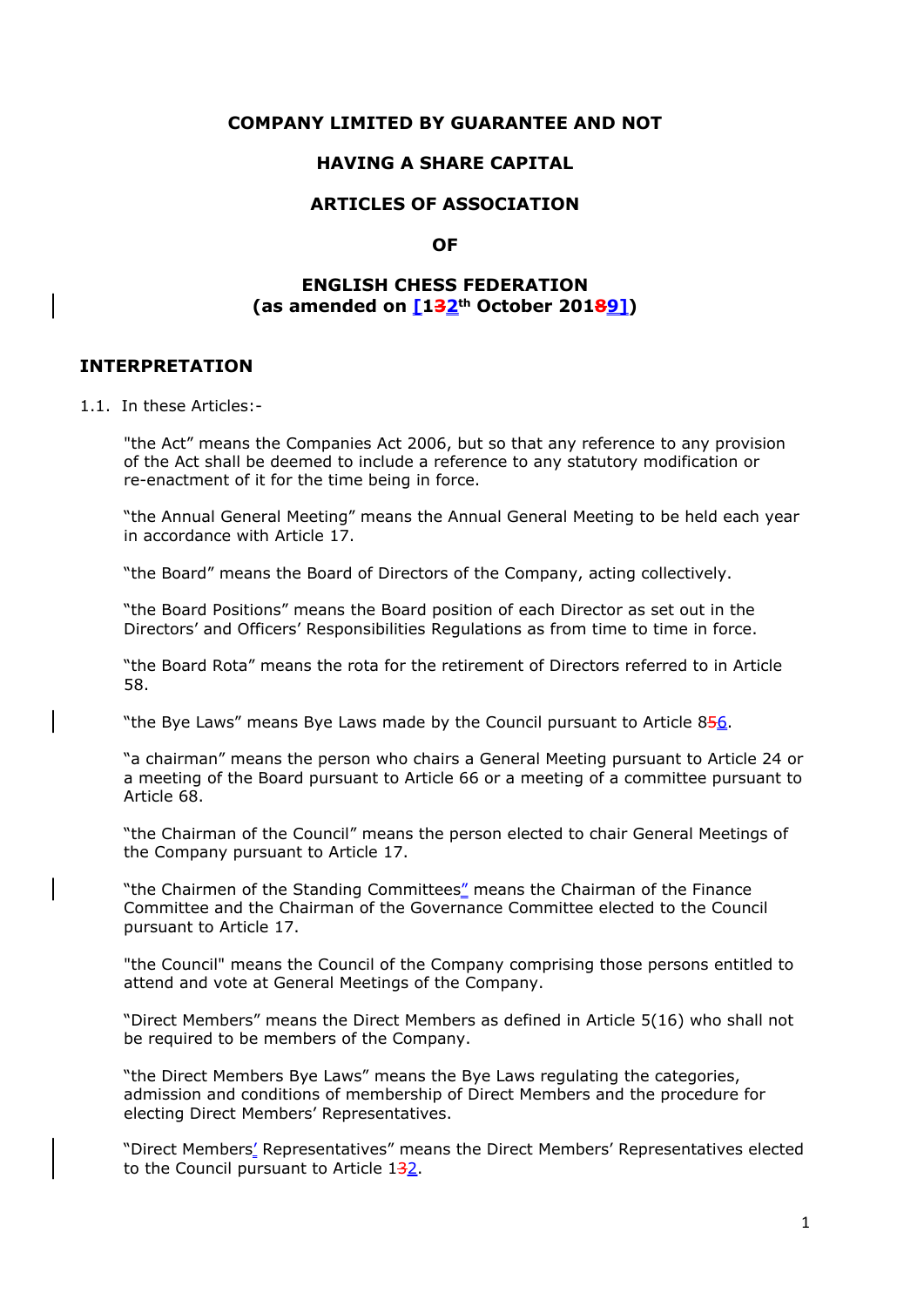"Director" means a Director of the Company acting individually such Directors being elected or appointed pursuant to Article 43.

"the Directors' and Officers' Responsibilities Regulations" means the Regulations setting out Board positions and the responsibilities of Directors as referred to in Article 86 (1) (b) (ii).

"electronic communication" has the meaning given to it in the Electronic Communications Act 2000.

"the FIDE Delegate" means the Delegate to Federation Internationale des Echecs elected to the Council pursuant to Article 17.

 "the Finance Council" means the General Meeting of the Company to be held in April of each year in accordance with Article 18.

"member" means member of the Company.

"Full Members" means Constituent Units as defined in Article 5(1); County Associations as defined in Article 5(2); Chess Leagues as defined in Article 5(3); Chess Congresses as defined in Article 5(4); Other Organisations as defined in Article 5(5); the Directors; the Chairman of the Council; the FIDE Delegate; the Chairmen of the Standing Committees; the Trustees; Patrons as defined in Article 5(10); the Past President as defined in Article 5(11); the Past Chief Executive as defined in article 5(12); the Past Non-Executive Chairman as defined in Article 5(13) and the Past Chairman of the Council as defined in Article 5(14).

"Game Fee" means the Game Fee established respectively for results established pursuant to Article 18 where each graded game will comprise two results and Game Fee shall be payable for each result (all of which terms are defined in the Game Fee Bye Laws).

"the Game Fee Bye Laws" means the Bye Laws which regulate, inter alia, the administration of graded games, the liability for and collection of Game Fee (including discounts for prompt payment), the waiver of Game Fee and the assignment of Game Fee payments by clubs and other non-member organisations to Full Members for the purpose of the calculation of multiple votes pursuant to Article 30 and the liability for game fee.

"Individual Members" means the class of members referred to in Article 3(2).

"Member" means member of the Company.

"Member Organisations" means the class of members referred to in Article 3(1).

"Membership Fees" means the membership fees payable respectively by Full Members pursuant to Articles  $8 - 10$  and by Direct Members pursuant to Article 121.

"Qualifying Games" shall bear the meaning given in Article 31.

"the Regulations" means Regulations made by the Board pursuant to Article 826.

"Representative Members" means the individuals nominated to act on behalf of Member Organisations pursuant to Article 3(1).

"the Requisitionists" means those persons who are entitled to require resolutions to be placed on the agendas for the Annual General Meeting pursuant to Article 17 and for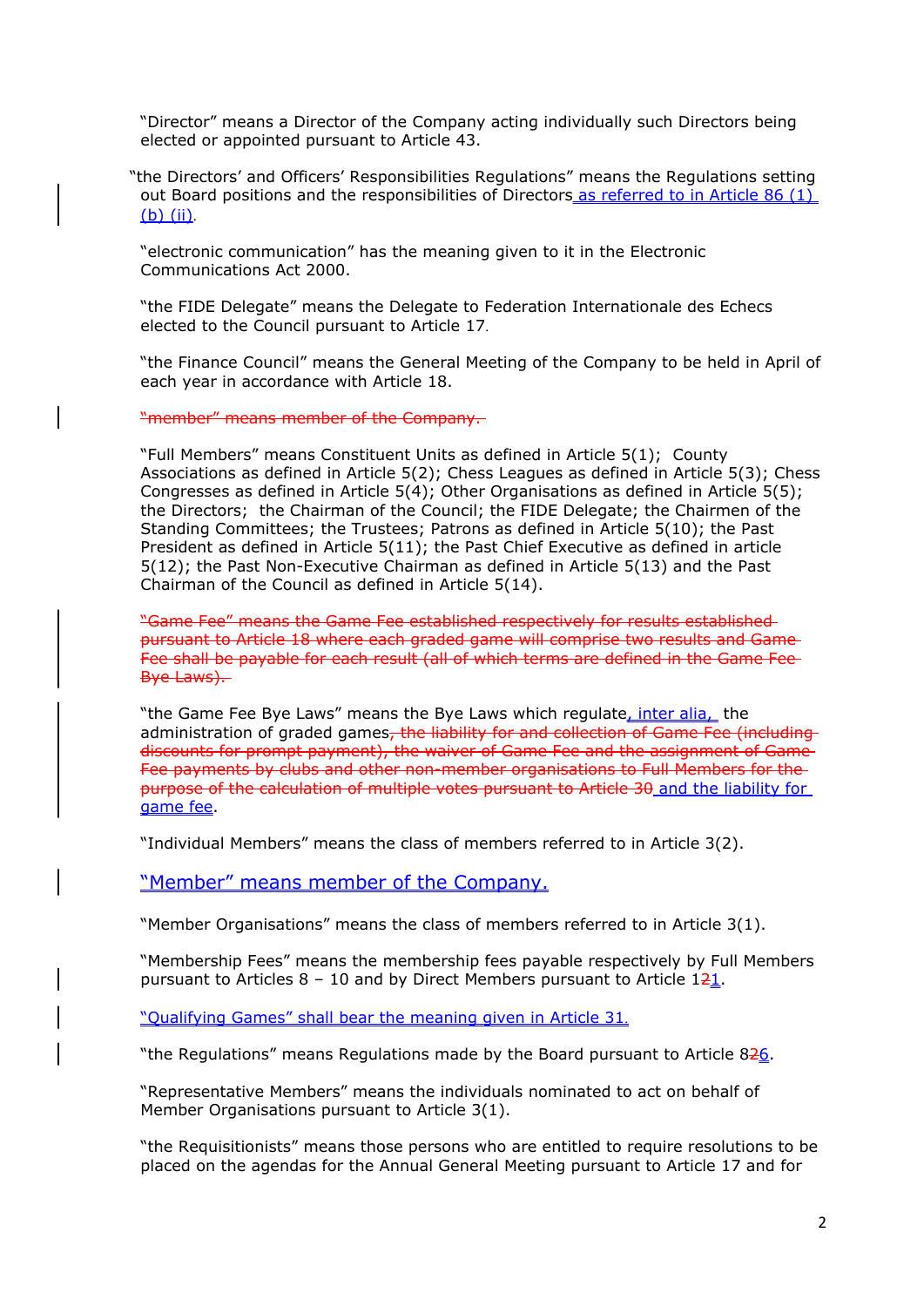the Finance Council pursuant to Article 18 subject to the qualification in Article 18 (8) and shall so qualify if they comprise any of the following:

- (a) any Director; or
- (b) the Chairman of the Council; or
- (c) the FIDE Delegate; or
- (d) the Chairman of a Standing Committee; or
- (e) any two Trustees; or
- (f) any Representative Member of a Constituent Unit; or
- (g) any two Representative Members of Counties; or
- (h) any two Direct Members' Representatives; or
- (i) any two of a Trustee, a Representative Member of a County and a Direct Members' Representative; or
- (j) any five Full Individual or Representative Members, as defined above in this Article.

"the seal" means the common seal of the Company.

"Secretary" means any person appointed to perform the duties of the Secretary of the Company.

"the Standing Committees" means the Finance Committee and the Governance Committee appointed annually by Council as referred to in Article 17(6).

"the Trustees" means the Trustees for the time being of the Permanent Invested Fund of the British Chess Federation appointed in accordance with the Trust Deed thereof until such time as Trustees are appointed of a Permanent Invested Fund of the Company after which it means the Trustees for the time being of the Permanent Invested Fund of the Company.

"the United Kingdom". means Great Britain and Northern Ireland.

- 1.2. Expressions referring to writing shall, unless the contrary intention appears, be construed as including references to printing, typewriting, lithography, photography, facsimile, e-mail and other modes of representing or reproducing words in a visible form.
- 1.3. Unless the context otherwise requires, words or expressions contained in these Articles shall bear the same meaning as in the Act.
- 1.4. In these Articles "address" in relation to electronic communications includes any number or address used for the purpose of such communication.

#### **OBJECTS**

2. The Company is established for the objects expressed in the Memorandum of Association.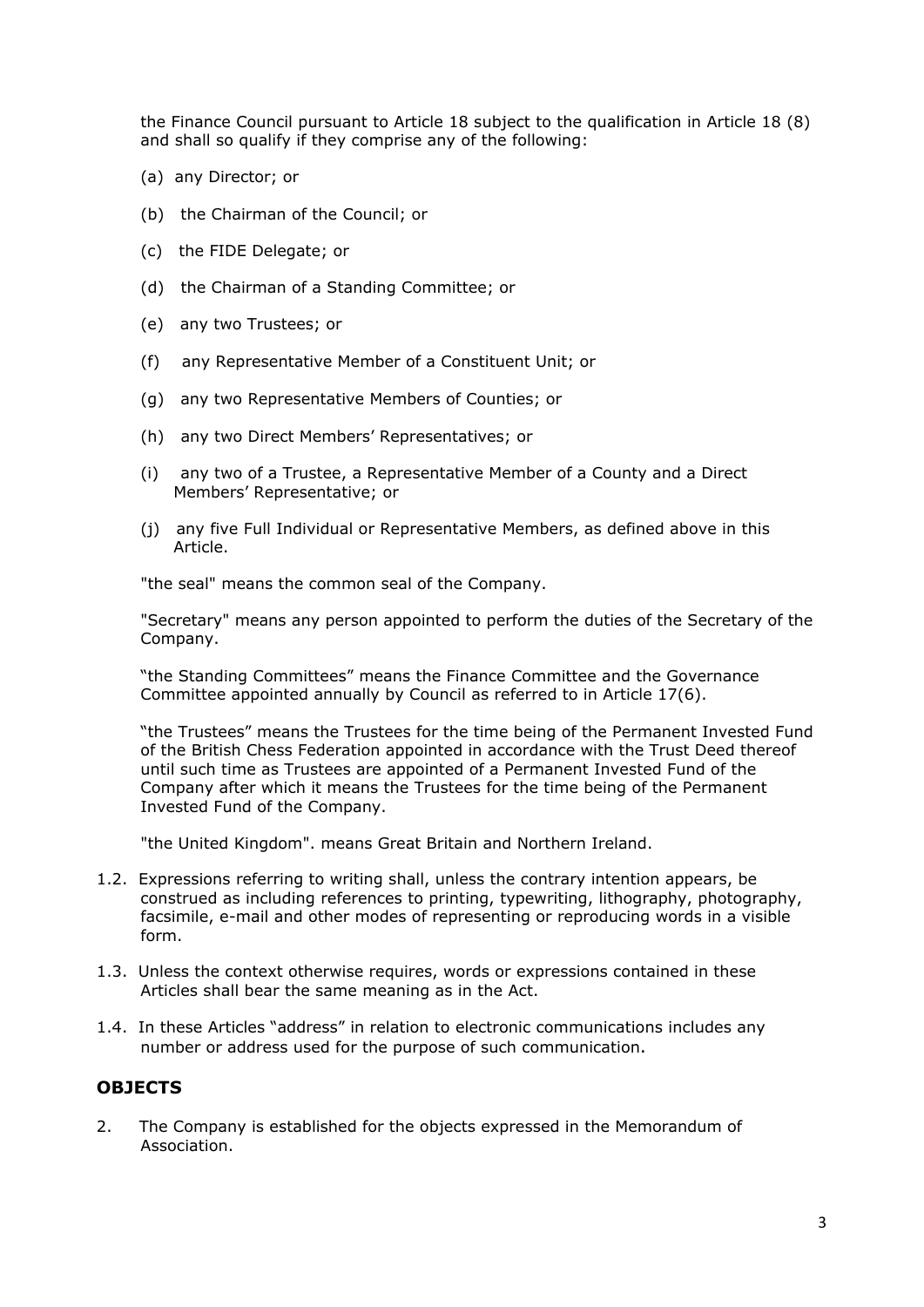### **MEMBERS**

- 3. The subscribers to the Memorandum of Association and such other persons who shall be admitted to membership in accordance with Articles  $5$ -and  $6(1)$  shall be members of the Company. There shall be two classes of members:
	- (1) Member Organisations.

Each of which shall nominate one individual as its Representative Member to act on its behalf, who shall not thereby become a member for the purpose of the Act. Representative Members shall be nominated or replaced by notice in writing given to the Secretary Company signed by a senior officer of the body appointing them<sub>7</sub> and shall take effect 72 hours after receipt.

(2) Individual Members.

Every member shall either sign a written consent to become a member or sign the register of members on becoming a member and in the case of Member Organisations the written consent or the register of members shall be signed by the Representative Member(s) on their behalf.

- 4. A member shall cease to be a member:
	- (1) if he resigns by giving notice to the Company; or
	- (2) if the member is a Director, the Chairman of the Council or a Chairman of one of the Standing Committees or one of the Trustees on ceasing to be a Director, Chairman or Trustee unless he qualifies for membership in some other capacity; or
	- (3) if an individual, upon his death; or
	- (4) in any case, if any subscription or membership fee due to the Company remains outstanding for more than three months unless the Board otherwise determines; or
	- (5) if he is removed from the membership in accordance with any Bye Law or Regulation.
- 5. There shall be the following divisions of membership:
	- (1) "Constituent Units" being the East Anglian Chess Union; the Midland Counties Chess Union; the Northern Counties Chess Union; the Southern Counties Chess Union; the West of England Chess Union, the London Chess League; the

Manchester Chess Federation and such other chess organisations as shall be admitted by the Council to membership under this Article 5(1).

- (2) "County Associations" being such chess organisations representative of chess within statutory or otherwise customarily accepted county areas as shall be admitted by the Council to membership under this Article 5(2).
- (3) "Chess Leagues" being such fully autonomous chess organisations (and not being part of a larger chess body) as are not eligible for membership under Articles  $5(1)$ or 5(2) and function principally as a chess league or organiser of other team competitions and shall be admitted by the Board to membership under this Article 5(3).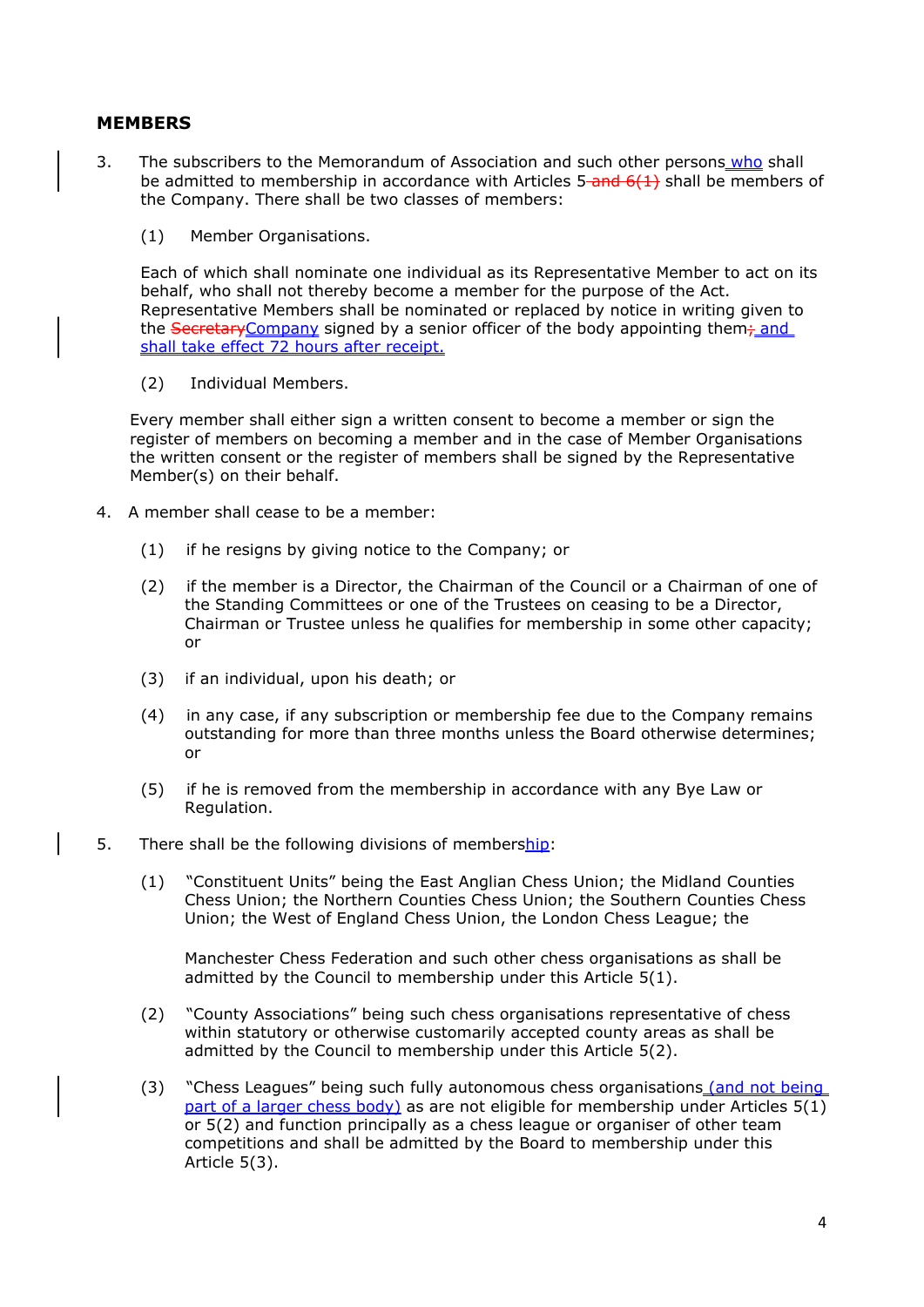- (4) "Chess Congresses" being such fully autonomous chess tournaments $\tau_{t}$ competitions or events, or (and not being part of a larger chess body), or clubs or other bodies organising such chess tournaments, competitions or events (including those located in British Overseas Territories and Crown Dependencies which are not for the time being members of FIDE), as are not eligible for membership under any of Articles 5(1) or 5(2) or 5(3) and shall have been admitted by the Board to membership under this Article 5(4).
- (5) "Other Organisations" being such chess organisations as are not eligible for membership under any of Articles  $5(1)$  or  $5(2)$  or  $5(3)$  or  $5(4)$  and shall have been admitted by the Council to membership under this Article 5(5).
- (6) "Directors".
- (7) "the Chairman of the Council".
- (8) "the FIDE Delegate".
- (9) "the Chairmen of the Standing Committees".
- (10) "the Trustees".
- (11) "Patrons" being persons appointed by the Council and whose influence will advance the Objects of the Company.
- (12) "The Past President" being the person who last held the office of President of the Company or the British Chess Federation before the present incumbent.
- (13) "The Past Chief Executive" being the person who last held the office of Chief Executive of the Company or of the British Chess Federation before the present incumbent.
- (14) "The Past Non-Executive Chairman" being the person who last held the office of Non-Executive Chairman of the Company before the most recent incumbent from time to time.
- (15) "The Past Chairman of the Council" being the person who last held the office of the Chairman of the Council before the most recent incumbent from time to time.
- (16) "Direct Members" as defined in the Direct Members Bye Laws.
- 6. Each of the Constituent Units; County Associations; Chess Leagues; Chess Congresses and Other Organisations shall nominate an individual as its Representative Member to act on its behalf.
- 7. The divisions of the members shall have the following class rights:
	- (a) The Full Members shall have the following numbers of Representative Members entitled to a vote each at all General Meetings of the Company:

All Constituent Units – one Representative Member each; All County Associations – one Representative Member each; All Chess Leagues – one Representative Member each; All Chess Congresses – one Representative Member each; All Other Organisations – one Representative Member each: The Directors; the FIDE Delegate; Chairman of the Council and the Past Chairman of the Council; the Chairmen of the Standing Committees; the Trustees; the Patrons; The Past President; The Past Chief Executive; The Past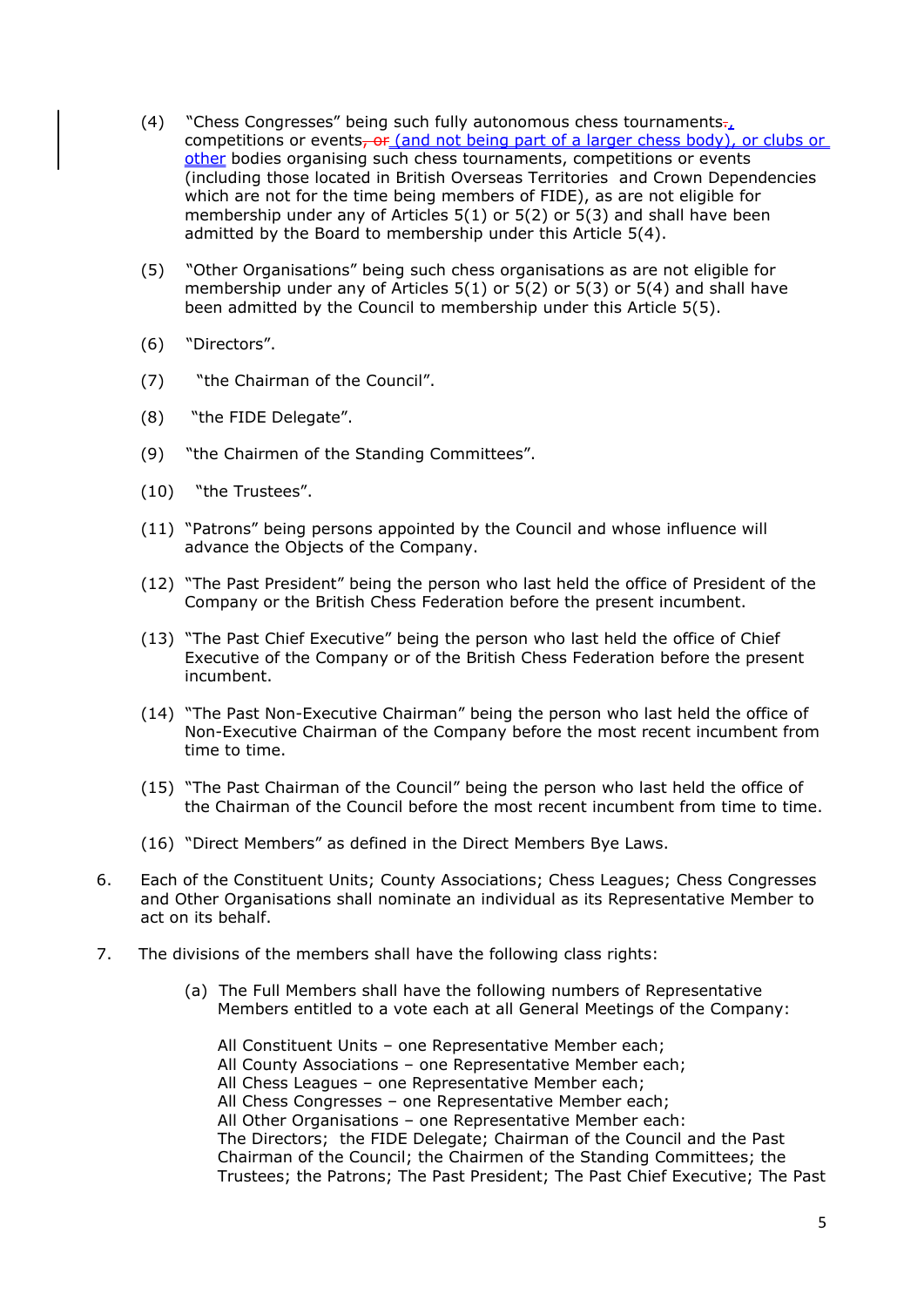Non-Executive Chairman shall be entitled to one vote each at General Meetings provided that if any of them hold more than one such office they shall nevertheless only qualify for one such vote but this restriction shall not prevent them exercising additionally the right to vote in the capacity of a Representative Member or a proxy.

(b) The Direct Members shall have no right to receive notice of or to attend General Meetings but shall have the right to vote in the category in which they are in membership for the purpose of electing Direct Members' Representatives to attend and vote at General Meetings in accordance with Article 13.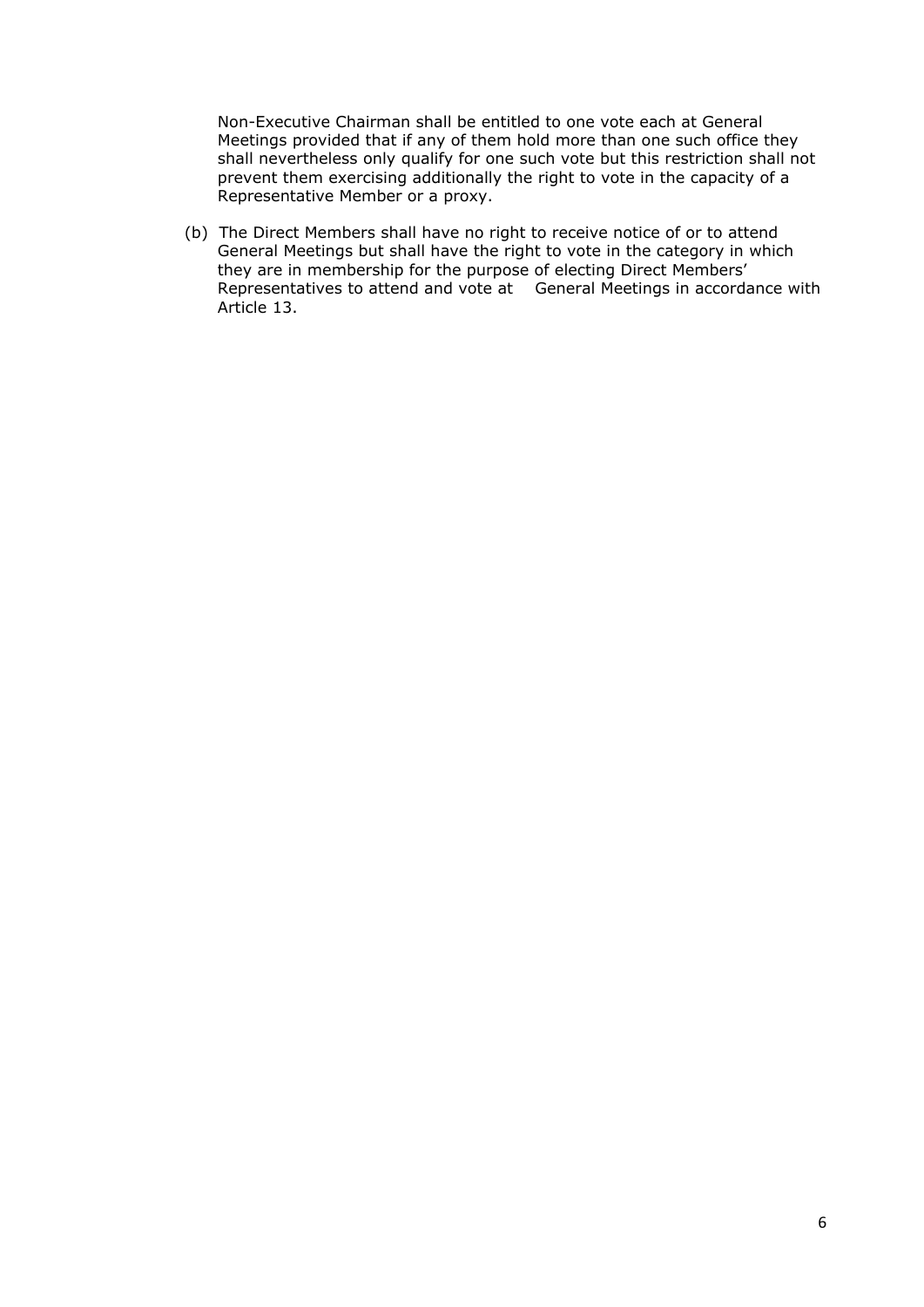# **MEMBERSHIP FEES FOR FULL MEMBERS**

- 8. Membership Fees
	- (1) The Membership Fee to be paid by each Constituent Unit, County Association, Chess League, Chess Congress and Other Organisationany Membership Organization shall first be payable from the start of the financial year after the financial year in which membership commenced and shall be based upon the greater of:
		- (a) the Game Fees payable or deemed to be payable (where the liability for Game Fee has been waived) in respect of the number of graded results from events organised by that body in accordance with the Game Fee Bye Laws, or (b) a minimum Membership Fee at such rate determined from time to time by the Finance Council but if the relevant Membership Organization has in respect of the preceding grading year been, for the purposes of Article 30, credited with no fewer than 25 Qualifying Games (but excluding any games allocated pursuant to Article 32), then the fee shall be waived; the fee shall be waived pro rata to the extent there is a number of Qualifying Games fewer than 25.
	- (2) Membership Fees shall be payable in accordance with the Game Fee Bye Laws or as determined from time to time by the Finance Council where there are norelevant graded results and in the latter case shall be payable on 30th November in each year unless otherwise agreed by the Director of Finance.
- 9. For the year 2006/07 and each subsequent year the Finance Council shall determine annually the Game Fee. 10. No Membership Fees shall be payable by the Directors, the FIDE Delegate, the Chairman of the Council, the Chairmen of the Standing Committees, the Trustees, the Patrons, the Past President, the Past Chief Executive, the Past Non-Executive Chairman or the Past Chairman of the Council but they shall not be entitled to be elected, re-elected, appointed or re-appointed unless they are Direct Members at the time of such election, re-election, appointment or re-appointment or in the case of the Past President, the Past Chief Executive, the Past Non-Executive Chairman or the Past Chairman of the Council were Direct Members of the British Chess Federation or the Company when they ceased to be President, Chief Executive, Non-Executive Chairman or Chairman of the Council as the case may be.

# **DIRECT MEMBERS**

- 1<sup>1</sup>0. Direct Members shall be admitted to membership in accordance with the Direct Members Bye Laws.
- $121$ . Membership Fees for each category of Direct Members shall be determined annually by the Finance Council in accordance with Article 18(5) except for Life Members, Honorary Life Vice-Presidents and Honorary Life Members who shall pay no Membership Fee.
- 132. Direct Members shall elect ten Direct Members' Representatives (or such other number as is specified from time to time in the Direct Members' Bye Laws) in categories to serve on the Council for a period from  $1<sup>st</sup>$  August in the year in which elected (or nominated taking office if there is no election) until  $31<sup>st</sup>$  July in the following year. Direct Members' Representatives taking office from the end of the 2017 Annual General Meeting shall hold office until 31<sup>st</sup> July 2018
- 13. Direct Members' Representatives shall be entitled to stand for re-election.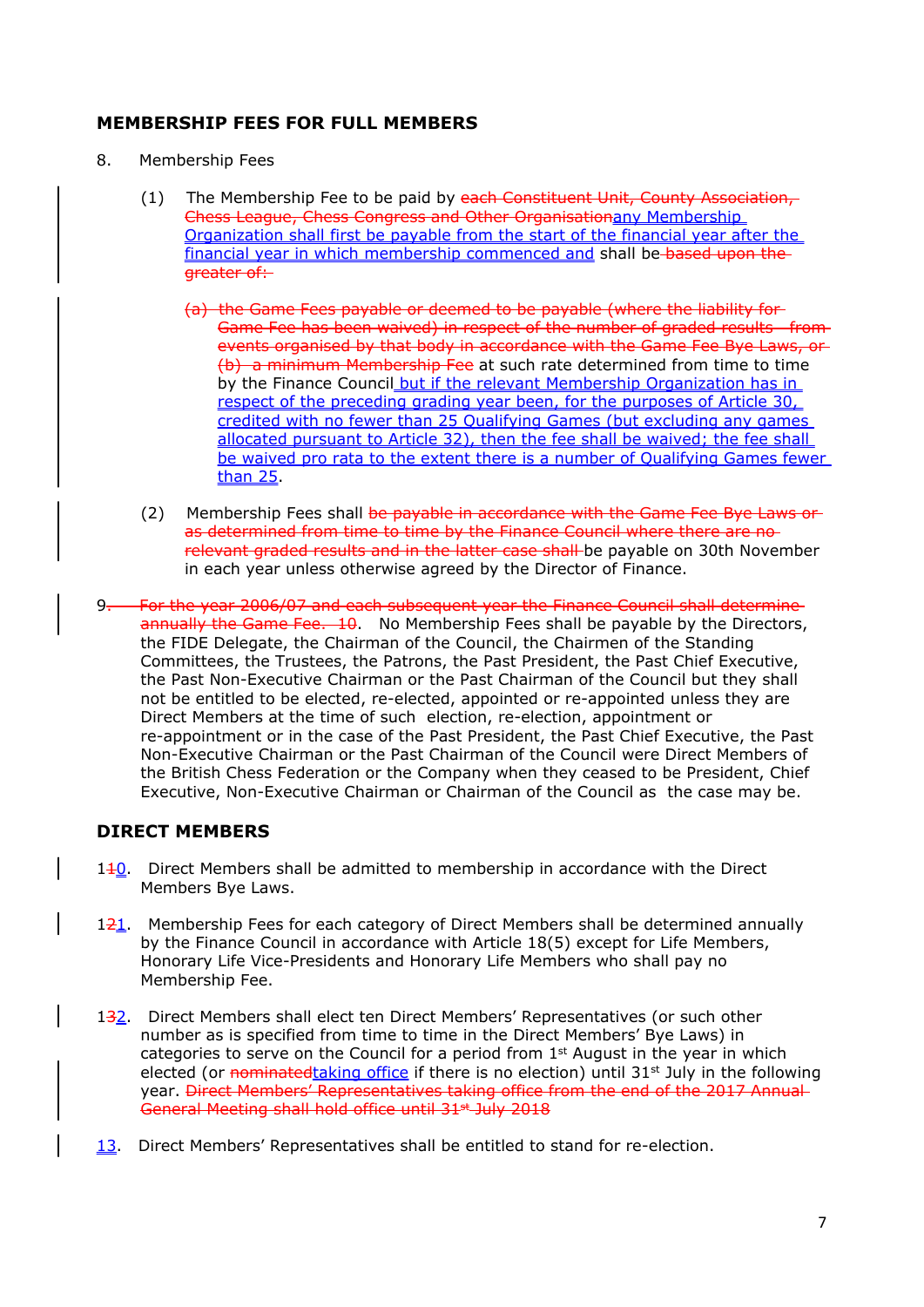- 14. When vacancies arise for Direct Members' Representatives the Board shall have the power to appoint replacement Direct Members' Representatives to the vacant posts to serve until the next following  $31<sup>st</sup>$  July provided that each such appointment shall be subject to the prior approval of the Chairman of the Council.
- 15. Subject to compliance with the Financial Bye Laws all reasonable expenses incurred in acting as a Direct Members' Representative shall be reimbursed on written request to the Director of Finance.

#### **GENERAL MEETINGS**

- 16. Subject to the provisions of any elective resolution of the Company for the time beingin force, the The Company shall in each year hold a General Meeting as its Annual General Meeting in addition to any other meetings in that year, and shall specify the meeting as such in the notices calling it; and not more than fifteen months shall elapse between the date of one Annual General Meeting of the Company and that of the next. Annual General Meetings shall be held at such time and place as the Council shall appoint.
- 17. At the Annual General Meeting in addition to the usual business of same the following business shall be transacted:
	- (1) The Council shall elect Directors in accordance with the provisions of Articles 58 to 60.
	- (2) The Council shall elect the FIDE Delegate and the Chairman of the Council who shall unless the Council resolves otherwise hold office until the end of the Annual General Meeting next following. Any person who is a Director, an alternate Director or a Chairman of a Standing Committee shall not be eligible to be the Chairman of the Council and no Chairman of the Council may, whilst holding such office, be a Director, an alternate Director or Chairman of a Standing Committee.
	- (3) The Council shall appoint an Auditor.
	- (4) The Council shall have the power to appoint Honorary Life Vice-Presidents and Honorary Life Members.
	- (5) The Council shall have the power to appoint one or more Patrons.
	- (6) The Council shall appoint members of two Standing Committees in accordance with the provisions of this Article 17(6):
		- (a) A Finance Committee, of which the President shall be a member ex officio, which shall regularly review the financial affairs of the Company and offer such advice as it may deem appropriate. Members of the Finance Committee shall have access on a privileged and confidential basis to all the financial records of the Company. The Council shall elect the Chairman of the Finance Committee (who shall have access on a privileged and confidential basis to all Board papers) and shall elect or appoint such other persons as it sees fit to the Finance Committee.
		- (b) A Governance Committee, of which the President shall be a member ex officio, which shall advise the Board and Council on the governance of the Company and in particular on the texts of Bye Laws and Regulations made, added to, altered and repealed pursuant to Article 856. The Council shall elect the Chairman of the Governance Committee (who shall have access on a privileged and confidential basis to all Board papers) and shall elect or appoint such other persons as it sees fit to the Governance Committee.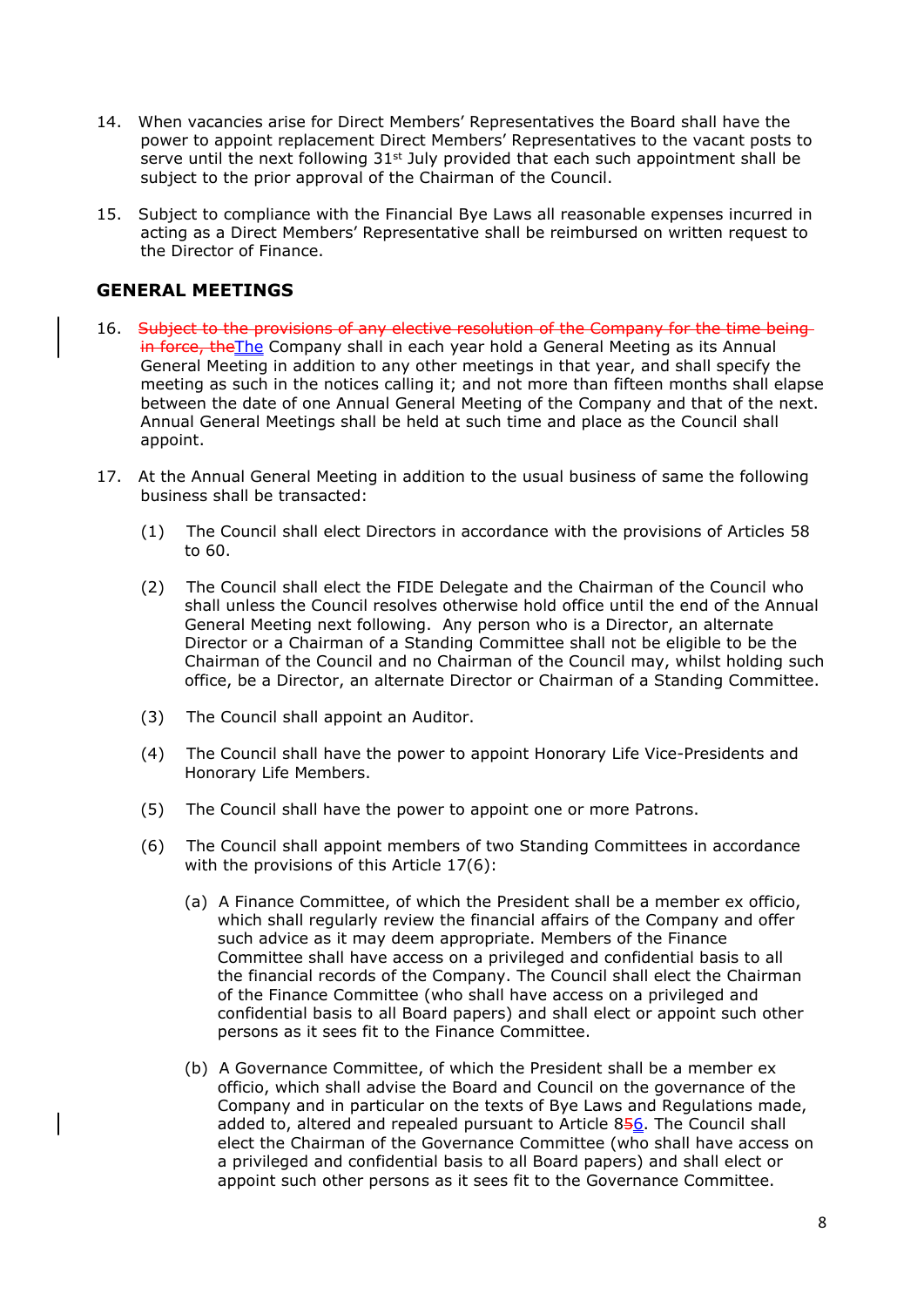- (c) The Standing Committees shall report to each Annual General Meeting.
- (d) Subject to compliance with the Financial Bye Laws all reasonable expenses incurred in acting as a member of a Standing Committee shall be reimbursed on written request to the Director of Finance.
- (e) At each Annual General Meeting held in or after 2017 any member of a Standing Committee who was not elected or re-elected at either of the two previous Annual General Meetings shall retire from office. In respect of the members of each relevant Standing Committee in office at the time of convening the 2016 Annual General Meeting the Board shall determine which members of each such committee shall be due for re-election at the Annual General Meetings to be held in 2017 and 2018 on the basis that:
	- $(i)$  one third (or if their number is not three or a multiple of three thenthe number nearest to but exceeding one-third) of such members shall retire from office at the Annual General Meeting to be held in  $2017+$ 
		- (ii) one third (or if their number is not three or a multiple of three then the number nearest to but exceeding one-third save that it shall instead be the number nearest to but less than one third if as a resultthere would be no member falling within (iii) below) of such members shall be due to retire at the Annual General Meeting to be held in 2018; and
	- (iii) the balance shall be due to retire from office at the Annual General Meeting to be held in 2019.
- (f) Any member of a Standing Committee required to retire pursuant to Article 17 (6) (e) shall be eligible for re-election at such Annual General Meeting.
- (7) The establishment of any other Committees to report to Council and their terms of reference and membership.
- (8) Such other matters which are proposed by the Chairman of the Council, proposed by or on behalf of the Board or proposed otherwise in which case notice in writing must be given to the Chairman of Council to arrive not later than 37 days before the Annual General Meeting by the Requisitionists fulfilling the criteria stipulated in Article 1.1.
- (9) The Council shall fix the time and place of the next following Annual General Meeting and the Finance Council.
- 18. The Company shall hold the Finance Council Meeting in April of each year at which the following business shall be transacted:

(1) Receiving and noting the most recent audited accounts not previously received by Council.

- (2) Presentation on behalf of the Board of the Company's budget for the year commencing 1 September next. The Finance Council may approve, amend, reject or refer back the budget. Should the Finance Council fail to approve a budget for any reason, such power shall revert to the Board which shall comply with any resolutions or directions of the Finance Council.
- (23) Determination of any game fee for the purposes of the Game Fee(s) Bye Laws for the year commencing 1 September next, or such other date as the Finance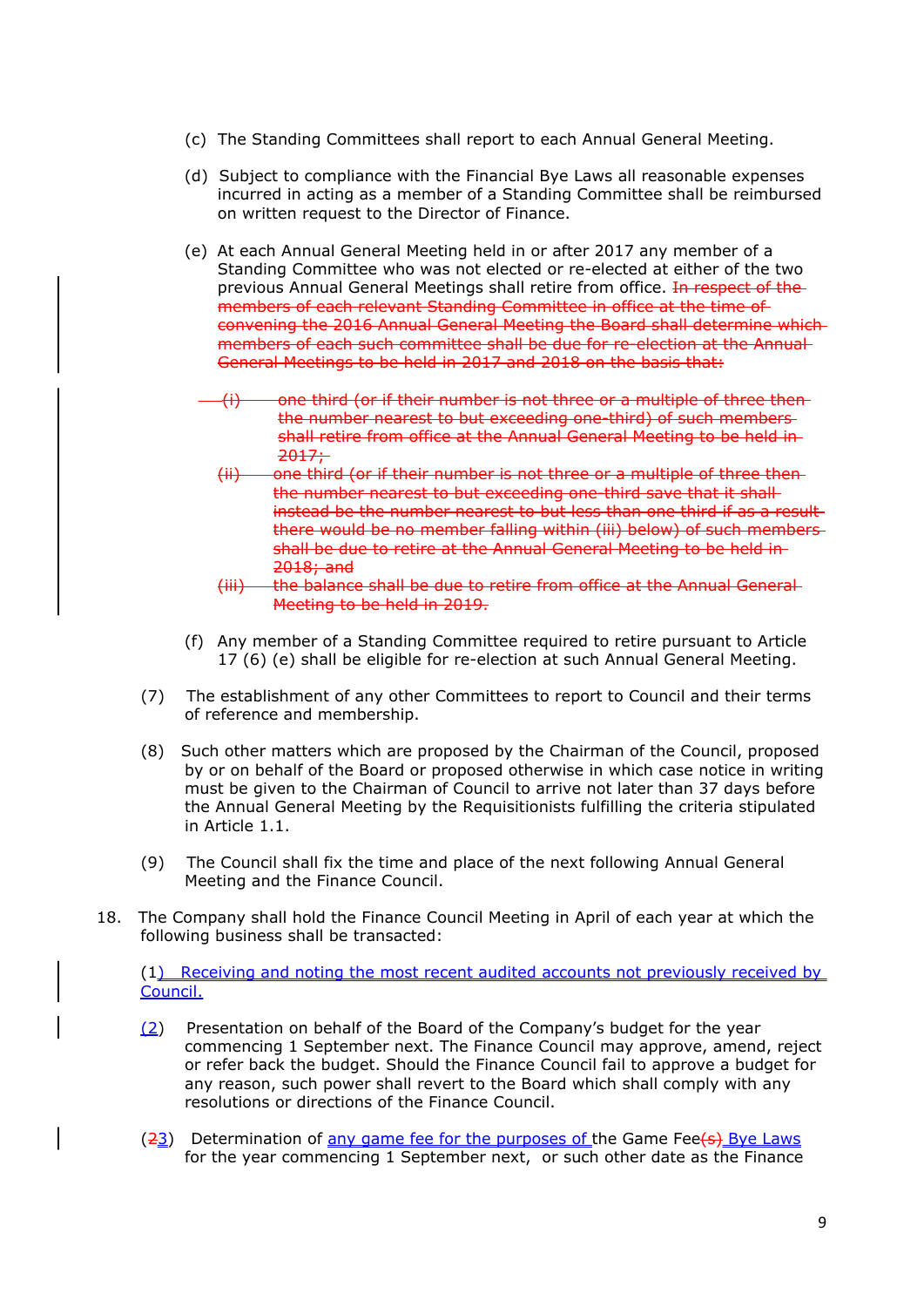Council may determine and the provisions of Articles 26 and 30 shall apply to the vote for the same...

- $(34)$  The admission of Constituent Units under Article 5(1); County Associations under Article 5(2) and Other Organisations under Article 5(5) to membership. Any organisation so applying for membership shall have previously furnished the SecretaryBoard with full particulars of its scope, objects and working. (4) Determination of the Membership Fee for each member under any of Articles 5(1) to 5(5) whose Membership Fee is not calculated according to the Game Fee Bye Laws.
- (5) Determination of the Membership Fee for each category of Direct Member for the year commencing 1 September next, or such other date as Finance Council may determine.
- (6) The establishment of any Committees to report to the Finance Council and their terms of reference and membership.
- (7) Such other matters pertaining to the financial affairs of the Company which are proposed by the Chairman of the Council, proposed by or on behalf of the Board or proposed otherwise, in which case notice must be given in writing to the Secretary to arrive not later than thirty seven days before the date of the Finance Council Meeting by the Requisitionists fulfilling the criteria stipulated in Article 1.1.
- (8) Such other matters not pertaining to the financial affairs of the Company which are proposed by the Chairman of the Council, proposed by or on behalf of the Board or proposed otherwise, in which case notice must be given in writing to the Chairman of Council to arrive not later than 37 days before the date of the Finance Council Meeting by the Requisitionists fulfilling the criteria stipulated in Article 1.1. The consent of the Chairman of the Council or, in the event of the absence or unavailability of the Chairman of the Council, the consent of the President or the Chief Executive shall be required for the placing of any such proposal on the Agenda of the meeting.
- 19. Council or the Board may, whenever they think fit, convene a General Meeting, and General Meetings shall also be convened on such requisition, or, in default, may be convened by such requisitionists, as provided by Section 305 of the Act. If at any time there are not within the United Kingdom sufficient Directors capable of acting to form a quorum, any Director or any two members of the Company may convene a General Meeting in the same manner as nearly as possible as that in which meetings may be convened by the Council or the Board.

# **NOTICE OF GENERAL MEETINGS**

20. An Annual General Meeting, a Finance Council Meeting and a meeting called for the passing of one or more special resolutions shall be called by twenty one clear days' notice in writing at the least, and a meeting of the Company other than an Annual General Meeting, a Finance Council meeting or a meeting for the passing of a special resolution shall be called by fourteen clear days' notice in writing at the least. The notice shall be exclusive of the day on which it is served or deemed to be served and of the day for which it is given, and shall specify the place, the day and the hour of meeting and, in the case of special business, the general nature of that business and shall be given in manner hereinafter mentioned or in such other manner, if any, as may be prescribed by the Company in General Meeting, to such persons as are under the Articles of the Company, entitled to receive such notices from the Company: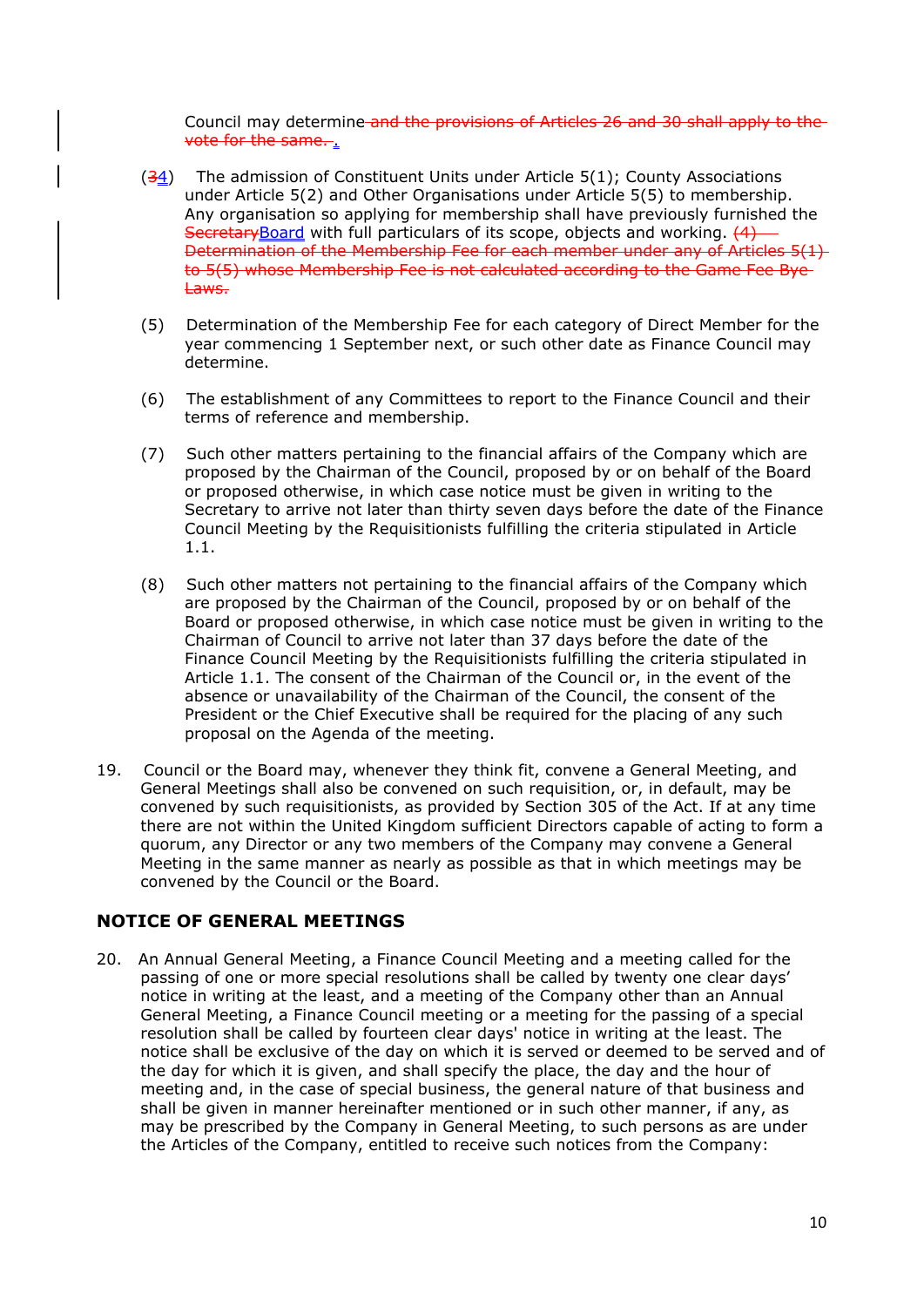Provided that a meeting of the Company shall notwithstanding that it is called by shorter notice than that specified in this Article be deemed to have been duly called if it is so agreed:-

- (1) in the case of a meeting called as the Annual General Meeting, by all the members entitled to attend and vote thereat: and
- (2) in the case of any other meeting, by a majority in number of members having a right to attend and vote at the meeting, being a majority together representing (subject to the provisions of any elective resolution of the Company for the time being in force) not less than ninety five per cent of the total voting rights at that meeting of all the members entitled to attend and vote thereat.
- 21. The accidental omission to give notice of a meeting to, or the non receipt of notice of a meeting by, any person entitled to receive notice shall not invalidate the proceedings at that meeting.
- 22. The Chairman of Council shall by no later than  $10<sup>th</sup>$  September in each year, or such other date as Council may determine by ordinary resolution, publish a register of voting entitlement for all General Meetings to be held in the twelve month period commencing on the next succeeding  $1<sup>st</sup>$  October. The register shall also record resignations since the last register published and those members not entitled to vote by reason of non payment of Membership fees pursuant to Article 35-or in the case of Chess Leagues and Chess Congresses admitted to membership pursuant to the Game Fee Bye Laws where that membership has not been ratified by the Board.

# **PROCEEDINGS AT GENERAL MEETINGS**

- 23. No business shall be transacted at any General Meeting unless a quorum of members is present. Save as herein otherwise provided, twenty  $m$ Members entitled to vote present in person, shall be a quorum. If within half an hour from the time appointed for the meeting a quorum is not present or if during a meeting such a quorum ceases to be present the meeting, if convened upon the requisition of members, shall be dissolved; in any other case it shall stand adjourned to such other day and at such other time and place as the Board may determine.
- 24. The Chairman of the Council shall preside as chairman at every General Meeting of the Company, or if he shall not be present within fifteen minutes after the time appointed for the holding of the meeting or is unwilling to act, the members of the Council present shall elect one of their number to be chairman of the meeting.
- 25. The chairman may, with the consent of any meeting at which a quorum is present (and shall if so directed by the meeting), adjourn the meeting from time to time and from place to place, but no business shall be transacted at any adjourned meeting other than the business left unfinished at the meeting from which the adjournment took place. When a meeting is adjourned for thirty days or more, notice of the adjourned meeting shall be given as in the case of an original meeting. Save as aforesaid it shall not be necessary to give any notice of an adjournment or of the business to be transacted at an adjourned meeting.
- 26. At any General Meeting a resolution put to the vote of the meeting shall be decided on a show of hands unless a poll is (before or on the declaration of the result of the show of hands) demanded:-
	- (1) by the chairman; or

(2) by twentyfive members of the Company entitled to vote present in person or by proxy<sub>ior</sub>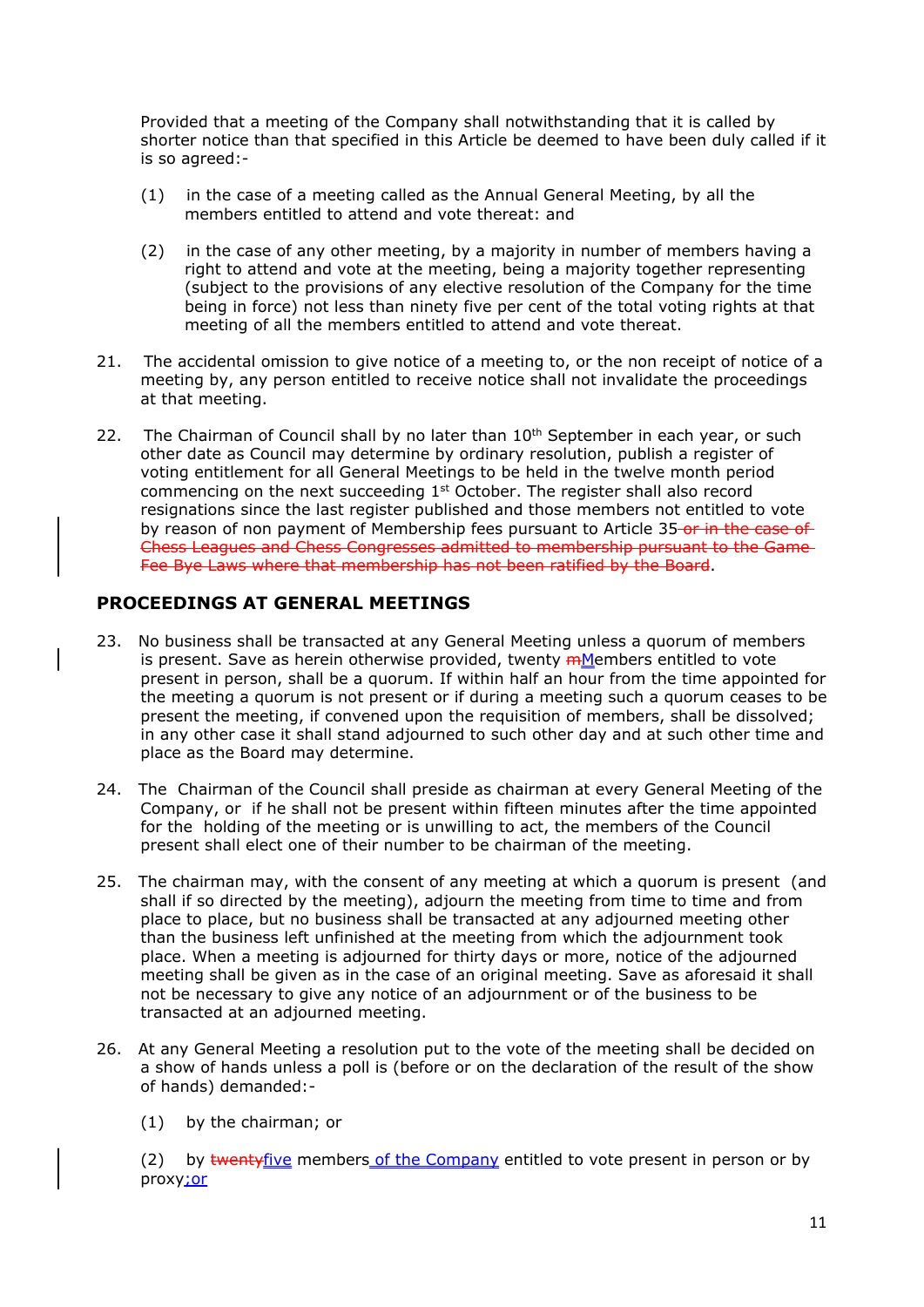(3) by a member or members of the Company representing not less than 10% of the votes that carry a right to vote on the relevant resolution.

Unless a poll be so demanded a declaration by the chairman that a resolution has on a show of hands been carried or carried unanimously, or by a particular majority, or lost and an entry to that effect in the book containing the minutes of proceedings of the Company shall be conclusive evidence of the fact without proof of the number or proportion of the votes recorded in favour of or against such resolution.

The demand for a poll may be withdrawn.

- 27. If a poll is duly demanded it shall, subject to Article 28, be taken in such manner as the chairman directs, and the result of the poll shall be deemed to be the resolution of the meeting at which the poll was demanded.
- 28. A poll demanded on the election of a chairman, or on a question of adjournment, shall be taken forthwith. A poll demanded on any other question shall be taken at such time as the chairman of the meeting directs, and any business other than that upon which a poll has been demanded may be proceeded with pending the taking of the poll. Votes on a poll shall be counted by tellers appointed by the meeting who may themselves vote if so entitled. In respect of a vote by poll where the vote is in respect of election to an office or post, the Tellers shall keep confidential the details of all votes cast except for the totals thereof. In respect of all other votes by poll the chairman shall cause to be published on the Company's website as soon as reasonably practicable following the meeting details of how the votes of each member were cast. At the end of the meeting the Tellers shall deliver any ballot papers to the chairman.
- 29. In the case of an equality of votes whether on a show of hands or on a poll the chairman shall be entitled to a casting vote in addition to any other vote he may have.
- 30. The poll pursuant to Article 26 shall be determined as follows:
	- (1) In respect of Full Members in the divisions of members within Articles 5.1 to 5.5 whose Membership Fee is calculated in accordance with the Game Fee Bye Laws by the casting of multiple votes as follows:

for payment or deemed payment for 1 -1,000 Standard graded results:Submission for grading of 1 -1,000 Qualifying Games: 1 vote

for payment or deemed payment for 1,001- 2,000 Standard graded results: 2 votes

for payment or deemed payment for 2,001- 3,000 Standard graded results: 3 votes

Submission for grading of more than 1,000 Qualifying Games but no more than 2,000 Qualifying Games: 2 votes

for payment or deemed payment for 3,001- 4,000 Standard graded results: 4 votes Submission for grading of more than 2,000 Qualifying Games but no more than 3,000 Qualifying Games: 3 votes

and so forth in multiples of 1,000 Standard graded results Qualifying Games. Rapidplay graded results will be calculated at one half of the rate for Standard graded results for the purpose of multiple voting entitlements.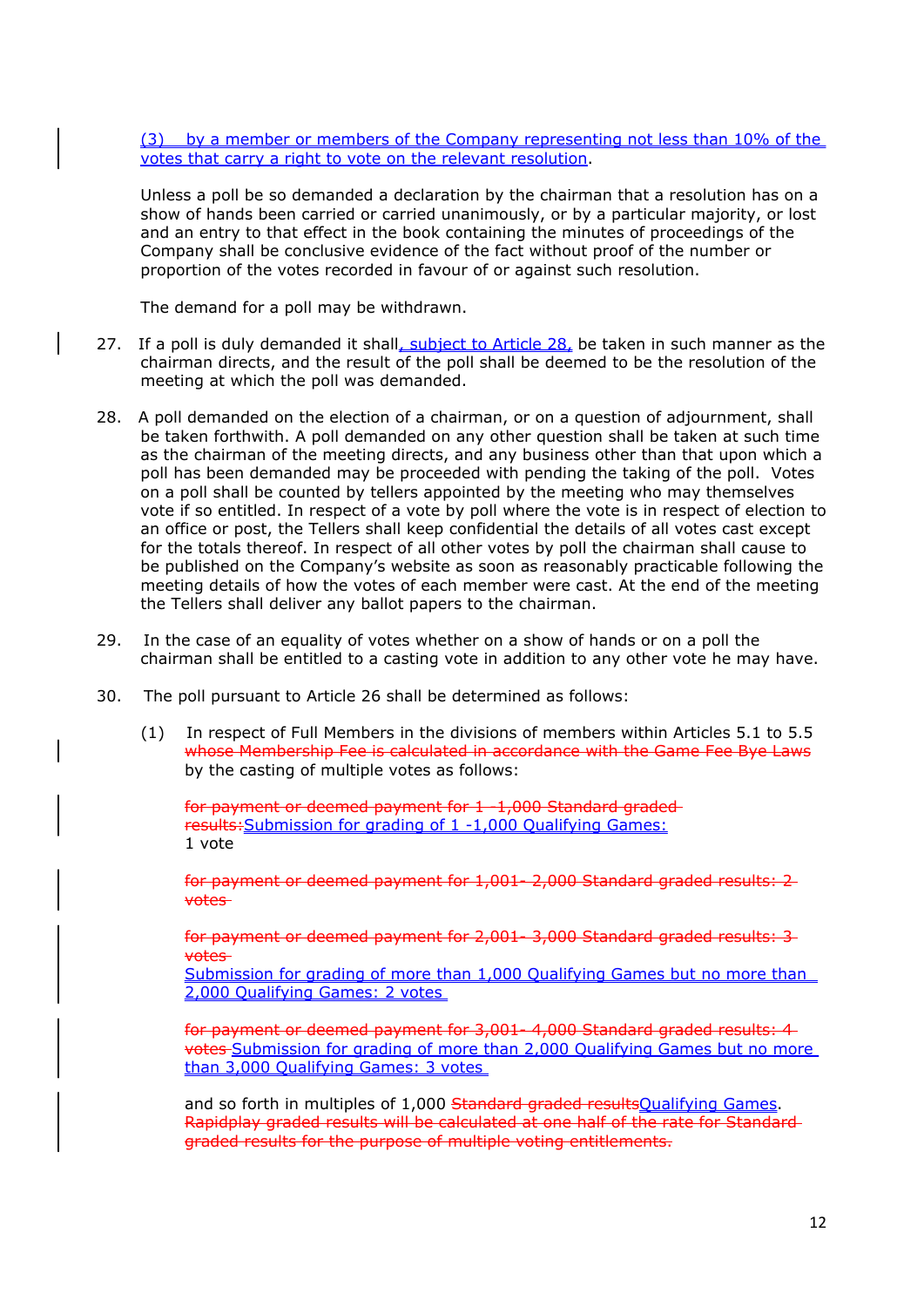In respect of all other Full Members one vote each for the Individual Members (provided that if any of them hold more than one office pursuant to Article 5(6) to  $5(125)$  inclusive they shall nevertheless only qualify for one such vote but this restriction shall not prevent them exercising additionally the right to vote in the capacity of a Representative Member or a proxy) and one vote each for the Representative Members.

(2) In respect of the Direct Members' Representatives the votes, not exceeding 40 in aggregate, as apportioned between Direct Members' Representatives by the Direct Members Bye Laws.

- 31. (1) The calculation of votes under Article 30(1) for each Full Member shall bebased upon the relevant payments received (including Game Fee payments assigned pursuant to (2) below) and deemed payments (where liability for Game Fee has been waived) in respect of that Full Member in the reference period of 12 months ending on 30 June in the relevant year, or such other date as Council may determine by ordinary resolution, prior to publication of the register. Qualifying games shall be deemed to be those included"Qualifying Games" for the purposes of these Articles shall be, for each Full Member, the number of game units in the grading list (as revised, where applicable) published in respect of the period up to the relevant preceding  $30<sup>th</sup>$  June (or such other date as Council may determine by ordinary resolution.). For these purposes, each graded game played shall give rise to two entries (one for each player) and standard play entry shall constitute one game unit and each rapidplay entry shall constitute half a game unit.
- (  $32$ ). Organisations submitting games for grading but which are not Full Members may allocateassign their game feesQualifying Games to a Full Member of their choice. Such allocationassignment shall be made in writing by an official of the organisation to the Chairman of the Council (or as the Chairman of the Council may direct) and shall become effective on publication of the next voting register, this authority being carried forward to successive registers unless rescinded in writing or replaced by a new allocationassignment, or the organisation becoming a Full Member.
	- 32. (1) If a poll is demanded to determine the Game Fee pursuant to Article 18 persons voting shall cast their votes for the Game Fee for Standard graded games which they favour. The Game Fee of that vote which is the median vote of all votes castshall be the duly determined Game Fee for Standard graded games. The chairman of the meeting shall exercise a casting vote if the median lies between two Game Fee figures.
		- (2) The provisions of this Article shall also apply to resolutions deciding the Game Fee for Rapidplay graded games; for graded games submitted by clubs and for graded games played between junior players under the age of 18 years in solely junior events.
		- (3) Unless the Finance Council specifically resolves otherwise, the Game Fee for Rapidplay graded games shall be one half of the Standard rate.

# **VOTES OF MEMBERS**

- 33. The voting rights of Full Members and Direct Members' Representatives shall be in accordance with Articles 7 and 30.
- 34. A member of unsound mind in respect of whom an order has been made by any court having jurisdiction in matters concerning mental disorders, may vote, whether on a show of hands or on a poll, by his committee, receiver, curator bonis or other person in the nature of a committee, receiver, or curator bonis appointed by that court, and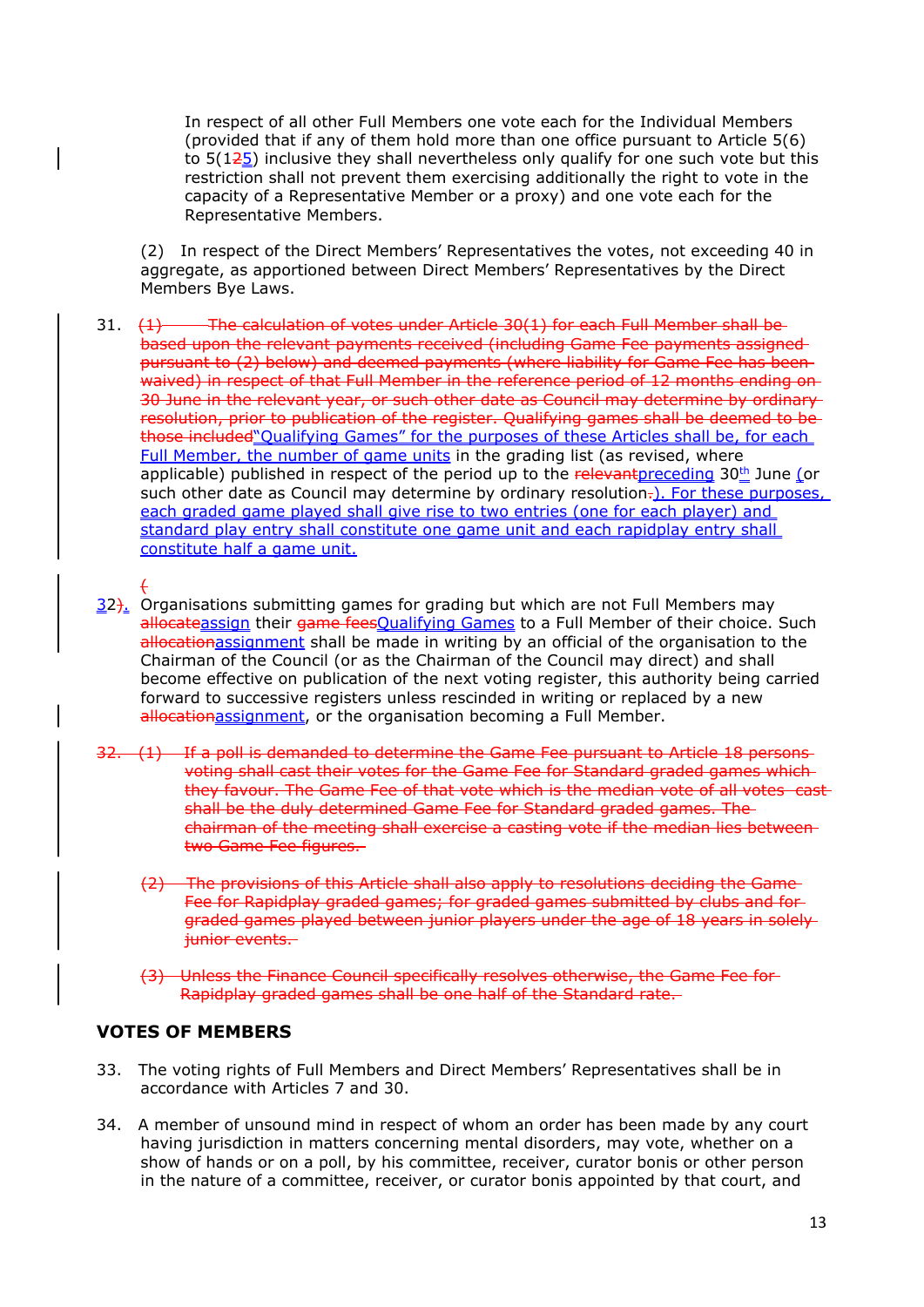any such committee, receiver, curator bonis or other person may on a poll, vote by proxy.

- 35. A Full Member shall not be entitled to vote at a General Meeting if (a) that Full Member is in arrears by three months or more in respect of membership fees and (b) the Chairman of the Council. having been informed of such arrears by the voting register officer or otherwise having become aware of the same, resolves to suspend the relevant Full Member's voting rights.
- 36. (1) Any member of the CompanyMember entitled to attend and vote at a General Meeting shall be entitled to appoint a proxy to attend and vote instead of him and any proxy so appointed shall have the same right as the *mMember to speak at* that General Meeting.
	- (2) On a poll votes may be given either personally or by proxy.
	- (3) The instrument appointing a proxy shall be in writing under the hand of the appointor or of his attorney duly authorised in writing, or, if the appointor is a corporation, either under seal or under the hand of an officer or attorney duly authorised.
- 37. The instrument appointing a proxy and the power of attorney or other authority, if any, under which it is signed or a notarially certified copy of that power or authority shall:
	- (1) in the case of an instrument in writing be deposited at the registered office of the Company or at such other place within the United Kingdom as is specified for that purpose in the notice convening the meeting, not less than 48 hours before the time for holding the meeting or adjourned meeting at which the person named in the instrument proposes to vote, or;
	- (2) in the case of an appointment contained in an electronic communication where an address has been specified for the purpose of electronic communications in the notice convening the meeting or in any instrument of proxy sent out by the Company in relation to the meeting; or any information contained within an electronic communication to appoint a proxy issued by the Company in relation to the meeting be received at such address not less than 48 hours before the time for holding the meeting or adjourned meeting at which the person named in the appointment proposes to vote, or
	- (3) in the case of a poll taken more than 48 hours after it is demanded, be deposited or received as aforesaid after the poll has been demanded, not less than 24 hours before the time appointed for the taking of the poll; or
	- (4) where the poll is not taken forthwith but is not taken more than 48 hours after it was demanded, be delivered at the meeting at which the poll was demanded to the chairman;

and an appointment of proxy which is not deposited delivered or received in a manner so permitted shall be invalid. In calculating periods of time specified in this Article 37, no account shall be taken of any part of a day that is not a working day (as defined in the Act).

38. An instrument appointing a proxy shall be in the following form or a form as near thereto as circumstances admit:-

### **ENGLISH CHESS FEDERATION.**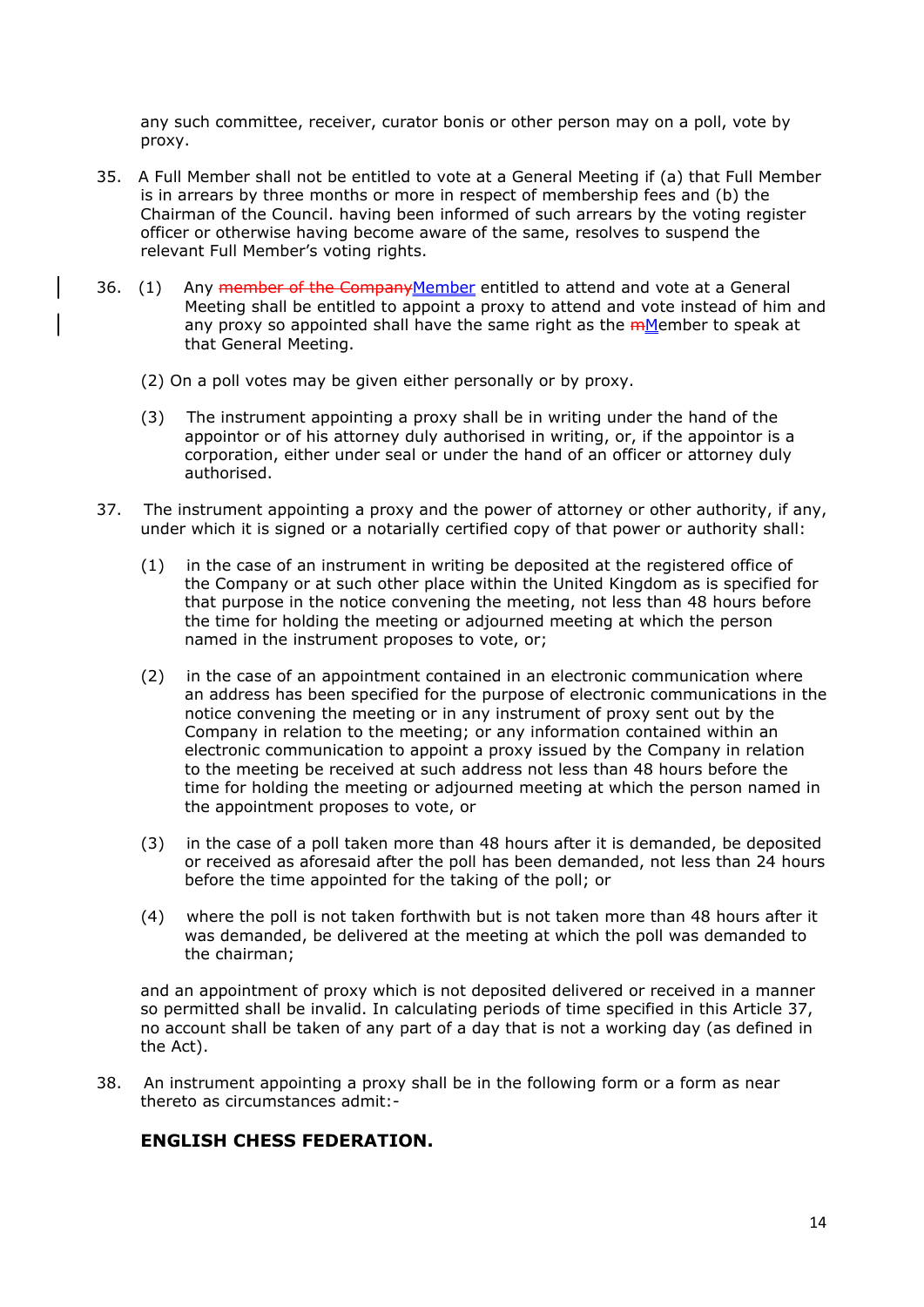I/We \*\* of \*\* being a Member/Representative Member of the above named Company, hereby appoint  $**$  of  $**$  or failing him  $**$  of  $**$  as my/our proxy to vote for me/us on my/our behalf at the (Annual, Finance Council or Extraordinary, as the case may be) General Meeting of the Company to be held on the  $**$  day of  $**$ 20<sup>\*\*</sup> and at any adjournment thereof.

Signed this day of 20\*\*

39. Where it is desired to afford members an opportunity of voting for or against a resolution the instrument appointing a proxy shall be in the following form or a form as near thereto as circumstances admit:-

### **ENGLISH CHESS FEDERATION.**

I/We \*\* of \*\* being a Member/Representative Member of the above named Company, hereby appoint  $**$  of  $**$  or failing him  $**$  of  $**$  as my/our proxy to vote for me/us on my/our behalf at the (Annual, Finance Council or Extraordinary, as the case may be) General Meeting of the Company to be held on the \*\* day of \*\* 20\*\* and at any adjournment thereof.

Signed this day of 20\*\*

This form is to be used  $*$  in favour of  $/ *$  against the resolution

Unless otherwise instructed, the proxy will vote as he thinks fit.

\* Strike out whichever is not desired.

- 40. The instrument appointing a proxy shall be deemed to confirm authority to demand or join in demanding a poll.
- 41. A vote given in accordance with the terms of an instrument of proxy shall be valid notwithstanding the previous death or insanity of the principal or revocation of the proxy or of the authority under which the proxy was executed, provided that no intimation in writing of such death, insanity or revocation as aforesaid shall have been received by the Company at its registered office before the commencement of the meeting or adjourned meeting at which the proxy is used.

# **CORPORATIONS ACTING BY REPRESENTATIVES AT MEETINGS**

42. Any corporation which is a member of the Company may by resolution of its board of directors or other governing body authorise such person as it thinks fit to act as its representative at any meeting of the Company, and the person so authorised shall be entitled to exercise the same powers on behalf of the corporation which he represents as that corporation could exercise if it were an Individual Member of the Company.

# **THE BOARD OF DIRECTORS**

- 43. Unless otherwise determined by ordinary resolution the number of Directors shall be subject to a maximum of twelve persons but shall not be less than five-and subject tothe provisions of Articles 6(2), 54, 57, 58 and 59 all of whom shall be elected at an Annual General Meeting and shall hold office until the following Annual General Meeting.
	- (1) The Directors shall be:
		- (a) The President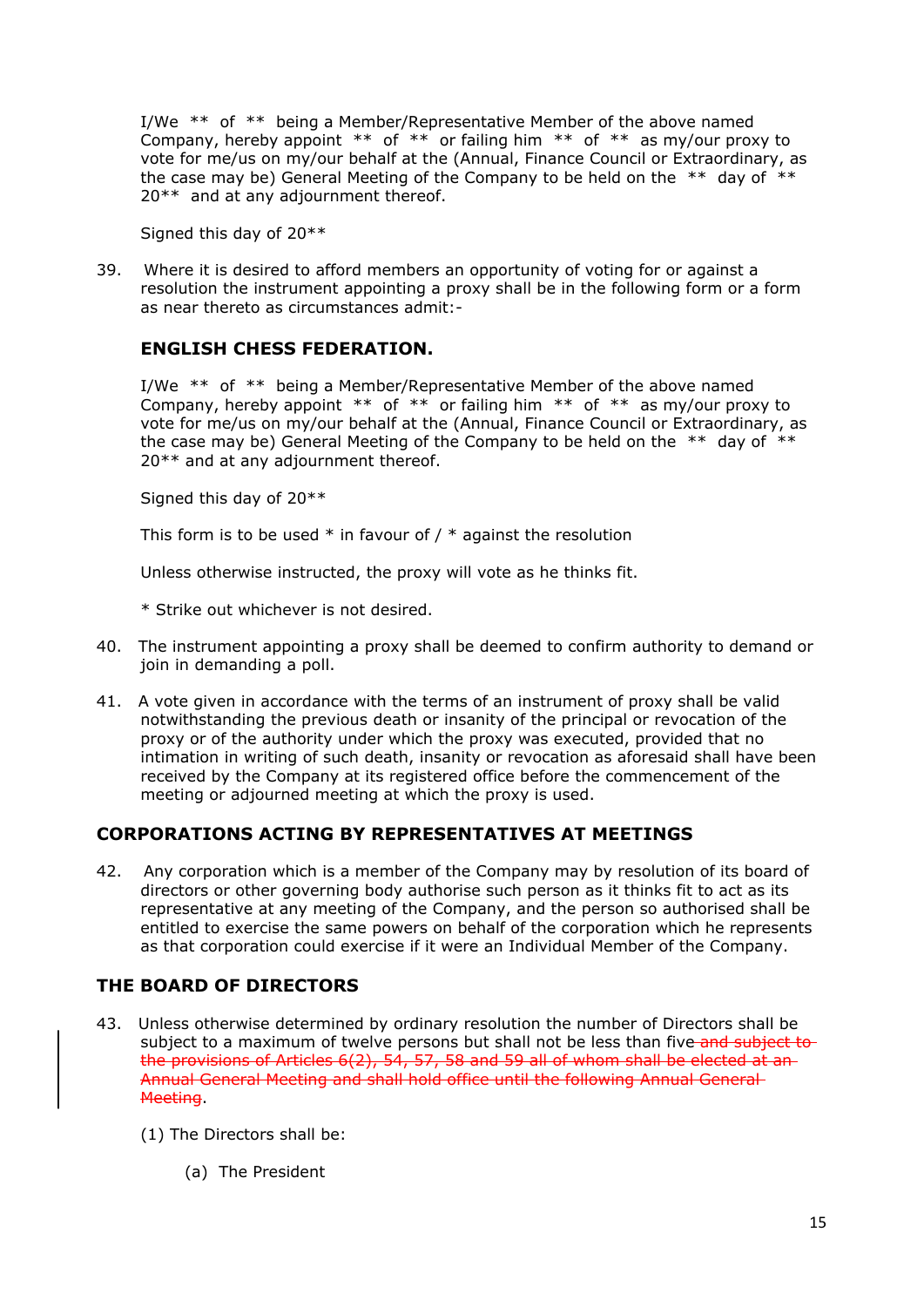- (b) The Chief Executive
- (c) The Non-Executive Chairman
- (d) The Director of Finance
- (e) A minimum of two Non Executive Directors

all of whose responsibilities shall be in accordance with the Directors' and Officers' Responsibilities Regulations

- (f) A maximum of six other Directors whose titles and responsibilities shall be in accordance with the Directors' and Officers' Responsibilities Regulations
- (2) No Director shall serve on the Board in more than one capacity. No person shall be capable of being appointed a Director unless at the time of his appointment he has attained the age of 18.
- 44. Any Director (other than an alternate director) may appoint any other Director, or any other person approved by resolution of the Directors and willing to act, to be an alternate director and may remove from office an alternate director so appointed by him.
- 45. An alternate director shall be entitled to receive notice of all meetings of Directors and of all meetings of committees of Directors of which his appointor is a member to attend and vote at any such meeting at which the Director appointing him is not personally present, and generally to perform all functions of his appointor as a Director in his absence but shall not be entitled to receive any remuneration from the Company for his services as an alternate director. But it shall not be necessary to give notice of such a meeting to an alternate director who is absent from the United Kingdom.
- 46. An alternate director shall cease to be an alternate director if his appointor ceases to be a Director; but, if a Director retires by rotation or otherwise but is reappointed or deemed to have been reappointed at the meeting at which he retires, any appointment of an alternate director made by him which was in force immediately prior to his retirement shall continue after his reappointment.
- 47 Any appointment or removal of an alternate director shall be by notice to the Company signed by the Director making or revoking the appointment or in any other manner approved by the Directors.
- 48. Save as otherwise provided in the Articles, an alternate director shall be deemed for all purposes to be a Director and shall alone be responsible for his own acts and defaults and he shall not be deemed to be the agent of the Director appointing him.
- 49. (1) Subject to compliance with the Financial Bye Laws the Directors and the members of any committee of the Board shall be paid all reasonable travelling, hotel and other expenses properly incurred by them in attending and returning from meetings of the Board or any committee of the Board.
	- (2) Subject to compliance with the Financial Bye Laws the Directors, the FIDE Delegate, the Chairman of the Council and the Chairmen of the Standing Committees shall be paid all reasonable travelling, hotel or other expenses properly incurred by them in attending and returning from General Meetings of the Company or in connection with the business of the Company.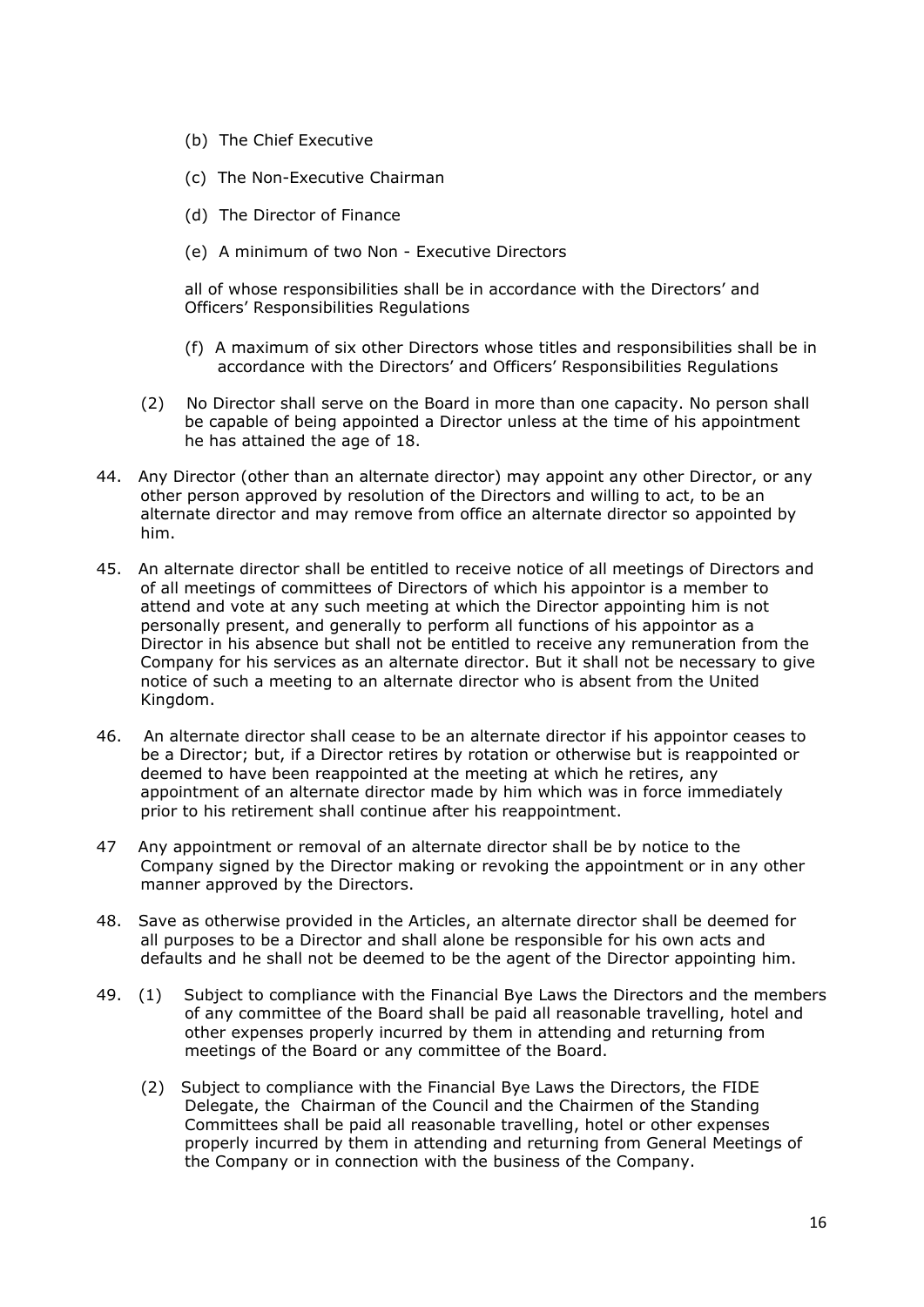### **BORROWING POWERS**

50. The Board may exercise all the powers of the Company to borrow money, and to mortgage or charge its undertaking and its property, or any part thereof, and to issue debentures, debenture stock and other securities, whether outright or as security for any debt, liability or obligation of the Company or of any third party subject to such consents as may be required by law.

#### **POWERS AND DUTIES OF THE BOARD**

- 51. The business of the Company shall be managed by the Board, who may pay all expenses incurred in promoting and registering the Company, and may exercise all such powers of the Company as are not, by the Act or by these Articles, required to be exercised by the Company in General Meeting, subject nevertheless to the provisions of the Act, and these Articles, being not inconsistent with the aforesaid provisions, as may be prescribed by the Company in General Meeting; but no Bye Law made by the Company in General Meeting shall invalidate any prior act of the Board which would have been valid if that Bye Law had not been made.
- 52. All cheques, promissory notes, drafts, bills of exchange and other negotiable instruments, and all receipts for moneys paid to the Company, shall be signed drawn, accepted, endorsed or otherwise executed, as the case may be, in such manner as the Board shall from time to time by resolution determine.
- 53. The Board shall cause minutes to be made in books provided for the purpose:
	- (1) of all appointments of officers of the Company made or ratified by the Board;
	- (2) of the names of the Directors and others present at each meeting of the Board and of any committee of the Board;
	- (3) of all resolutions and proceedings at all meetings of the Company, and of the Board and of committees of the Board.
- 54. A Director shall cease to be a Director:-
	- (1) if he resigns his directorship by giving notice to the Company; or
	- (2) if he dies, becomes bankrupt, becomes mentally incapable of managing his own affairs, or is convicted of an indictable offence for which he is sentenced to a term of imprisonment; or
	- (3) if, notwithstanding anything in any agreement between the Company and such Director, he is removed by a simple majority of the members following the procedure laid down in Section 168 of the Act;
	- (4) if he is disqualified under the Company Directors Disqualification Act 1986 or otherwise;
	- (5) if he is removed from office by notice in writing signed by each other Director (and a Director may also be suspended from office by notice in writing from each other Director).
- 55. Provided he has declared his interest in accordance with Sections 182 to 185 of the Act a Director shall be entitled to vote in respect of any contract in which he is interested or any matter arising therefrom.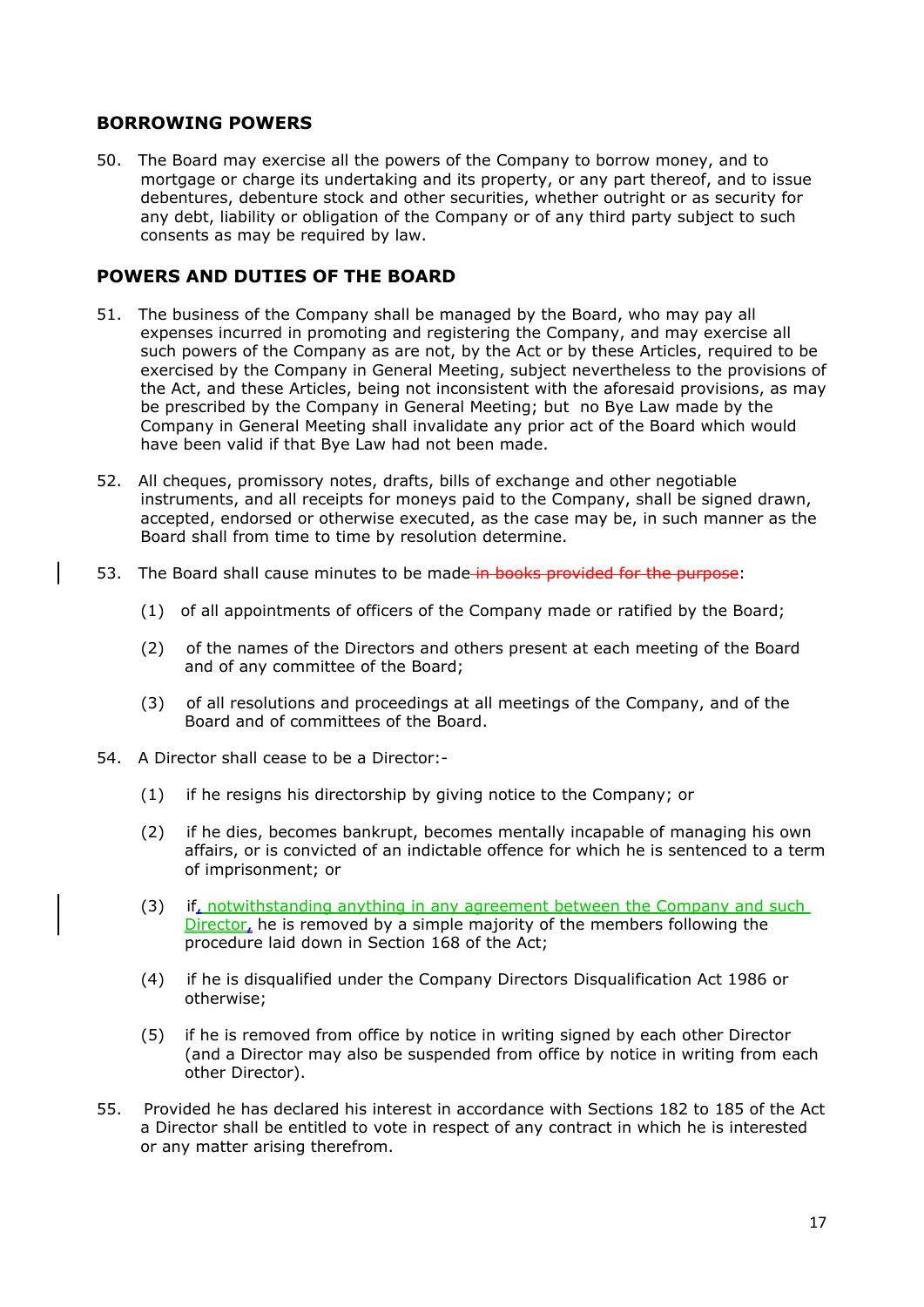- 56. The Company may from time to time by ordinary resolution increase or reduce the number of Directors.
- 57. The Board shall have power at any time, and from time to time, to appoint any person to a Board Position, but so that the total number of Directors shall not at any time exceed any maximum number fixed in accordance with these Articles. Any Director so appointed shall hold office only until the next following Annual General Meeting, and shall then be eligible for re-election. The Board shall also have power at any time to fill a casual vacancy arising in respect of the FIDE Delegate, the Chairman of the Council, the Auditor or the Standing Committees referred to in Article 17 to hold office only until the end of the next following Annual General Meeting.
- 58. The Board shall maintain a document setting out a rota pursuant to which there is, for each Board Position, a separate three year cycle pursuant to which there is an election in respect of such position at each third successive Annual General Meeting. The initial rota shall be as notified to Full Members prior to the Finance Council held in 2016 and the rota shall then be subject to amendment at the discretion of the Board to reflect changes in Board Positions. In exercising its discretion, the Board shall have due regard to the desirability of:
	- (a) the elections in respect of not more than one of the Chief Executive, the Director of Finance and the Non-Executive Chairman occurring at the same Annual General Meeting; and
	- (b) the election of not more than one of the Non-Executive Directors occurring at the same Annual General Meeting.
- 59. At each Annual General Meeting held in or after 2017 Directors shall retire in accordance with the Board Rota.
- 60. Any Director who retires at an Annual General Meeting pursuant to Article 59 shall be eligible for re-election at such Annual General Meeting.
- 61. The Company may by ordinary resolution, of which special notice has been given inaccordance with Section 312 of the Act, remove any Director before the expiration of his period of office notwithstanding anything in these Articles or in any agreement between the Company and such Director. 62. The Company may by ordinary resolution appoint another person in place of a Director removed from office under the immediately preceding Article 54 (3). Without prejudice to the powers of the Board under Article 43 the Company in General Meeting may appoint any person to be a Director either to fill a casual vacancy or as an additional Director.

#### **PROCEEDINGS OF THE BOARD**

- 632. The Board may meet (including meetings conducted by telephone and video conference) and may despatch business, adjourn, and otherwise regulate their meetings, as they think fit. Questions arising at any meeting shall be decided by a majority of votes. In the case of an equality of votes the chairman shall have a second or casting vote.
- 63 A minimum of a quarter of the Directors may, and the Secretary on the requisition of a minimum of a quarter of the Directors shall, at any time summon a meeting of the Board. It shall not be necessary to give notice of a meeting of the Board to any Director for the time being absent from the United Kingdom.
- 64. The quorum necessary for the transaction of the business of the Board shall be three. If during a meeting such a quorum ceases to be present the meeting shall stand adjourned to such time and place as the Directors shall determine.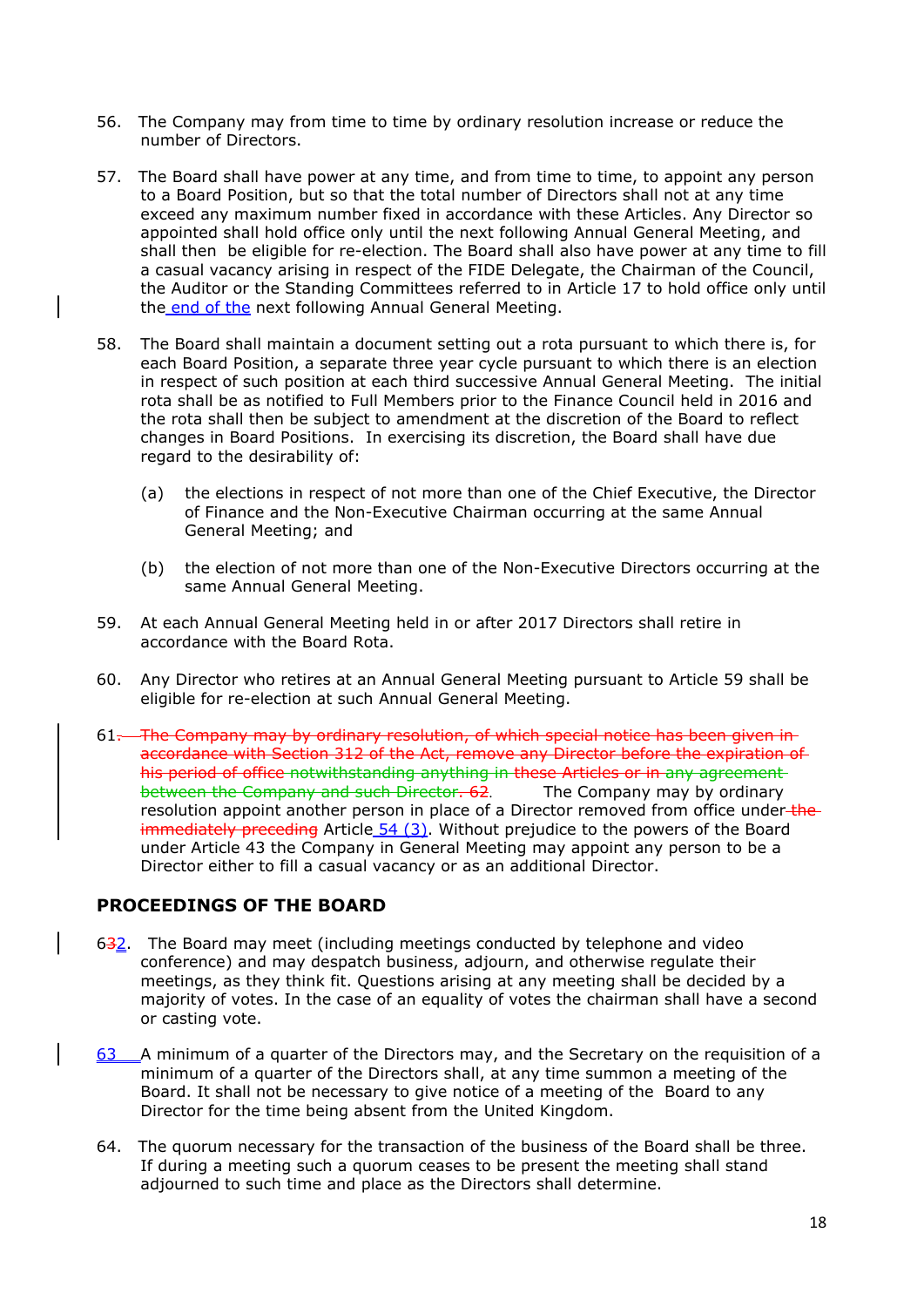- 65. The continuing Directors may act notwithstanding any vacancy in their body, but, if and so long as their number is reduced below the number fixed by or pursuant to the Articles of the Company as the necessary minimum number of Directors, the continuing Director or Directors may act for the purpose of increasing the number of Directors to that number, or of summoning a General Meeting of the company, but for no other purpose.
- 66. The Non-Executive Chairman shall preside as chairman of the Board but if at any meeting he is not present within five minutes after the time appointed for holding the same, or is unwilling to act, the Directors present may choose one of their number to be chairman of the meeting.
- 67. The Board may delegate any of its powers to committees consisting of one or more members of their body as it thinks fit with power also to appoint non Board members; any committee so formed shall in the exercise of the powers so delegated conform to any Regulations that may be imposed on it by the Board and shall report all acts and proceedings to the Board as soon as reasonably practicable.
- 68. A committee may elect a chairman of its meetings; if no such chairman is elected, or if at any meeting the chairman is not present within five minutes after the time appointed for holding the same, the members present may choose one of their number to be chairman of the meeting.
- 69. A committee may meet and adjourn as it thinks proper. Questions arising at any meeting shall be determined by a majority of votes of the members of the committee present, and in the case of an equality of votes the chairman of the committee shall have a second or casting vote.
- 70. All acts done by any meeting of the Board or of a committee of the Board, or by any person acting as a Director or member of a committee of the Board, shall notwithstanding that it be afterwards discovered that there was some defect in the appointment of any such Director or member of a committee of the Board, or that they or any of them were disqualified, be as valid as if every such person had been duly appointed and was qualified to be a Director or member of a committee of the Board.
- 71. A resolution in writing, passed in accordance with this Article, shall be as valid and effectual as if it had been passed at a meeting of the Board duly convened and held. Notice of such a proposed written resolution shall be sent in hard copy form or in electronic form to all Directors for the time being entitled to receive notice of a meeting of the Board. A Director signifies his assent to a proposed written resolution by sending to the address specified in the notice a document indicating the written resolution to which it relates and indicating his agreement to the resolution. The document can be sent in hard copy form or electronic form. A written resolution is passed when a majority of the total number of current directors have signified their agreement to it.

### **SECRETARY**

- 72. Subject to Section 16(6) of the Act, if the Company has a Secretary, the Secretary shall be appointed by the Board for such term at such remuneration and upon such conditions as the Board may think fit; and any Secretary so appointed may be removed by it.
- 73. A provision of the Act or these Articles requiring or authorising a thing to be done by a Director and the Secretary shall not be satisfied by its being done by or to the same person acting both as a Director and as, or in place of the Secretary.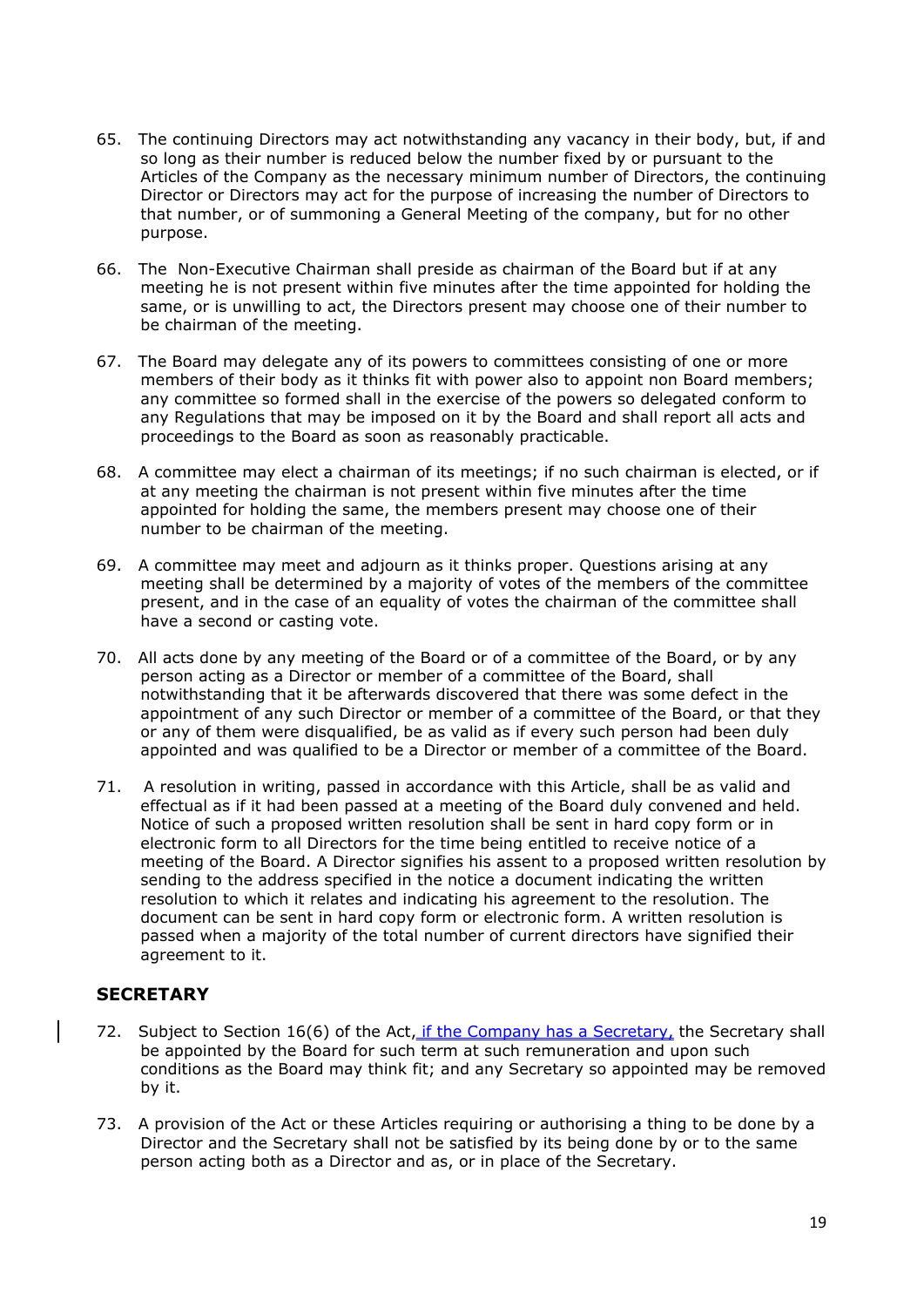# **THE SEAL**

74. If the Company has a seal the Board shall provide for its safe custody and it shall only be used by the authority of the Board or of a committee of the Board authorised by the Board in that behalf, and every instrument to which the seal shall be affixed shall be signed by a Director and shall be countersigned by the Secretary or by a second Director or by some other person appointed by the Board for the purpose.

### **FIDE DELEGATE**

75. The FIDE Delegate shall cease to hold, or be suspended from, office in such capacity if he is removed from office or, as the case may be, suspended from office by notice in writing signed by each Director (or each Director other than the FIDE Delegate if the FIDE Delegate is also a Director).

### **ACCOUNTS**

- 76. The Board shall cause accounting records to be kept in accordance with the provisions of the Act.
- 77. The accounting records shall be kept at the registered office of the Company or, subject to the provisions of the Act, at such other place or places as the Board thinks fit, and shall at all reasonable times be open to the inspection of the Directors.
- 78. The Board shall from time to time determine whether and to what extent and at what times and places and under what conditions or regulations the accounts and books of the Company or any of them shall be open to the inspection of members not being Directors, and no member (not being a Director or a member of the Finance Committee) shall have any right of inspecting any account or book or document of the Company except as conferred by statute or authorised by the Board or by the Company in General Meeting.
- 79. Subject to the provisions of any elective resolution of the Company for the time being in force, the Board shall from time to time in accordance with the provisions of the Act, cause to be prepared and to be laid before the Company in General Meeting such profit and loss accounts, balance sheets, group accounts (if any) and reports as are referred to in those provisions.
- 80. Subject to the provisions of any elective resolution of the Company for the time being in force, a copy of every balance sheet (including every document required by law to be annexed thereto) which is to be laid before the Company in General Meeting, together with a copy of the auditor's report, and Board's report, shall not less than twenty one days before the date of the meeting be sent to every Full Member of the Company and the Direct Members' Representatives and any other person entitled to receive notice of General Meetings of the Company. The accounting information to be given to the Full Members and the Direct Members' Representatives pursuant to this Article may be given using electronic communication to an address for the time being notified for that purpose by the person entitled to the information.

### **AUDIT**

81. An Auditor shall be appointed pursuant to Article 17(3) and his duties regulated in accordance with the provisions of the Act.

#### **NOTICES**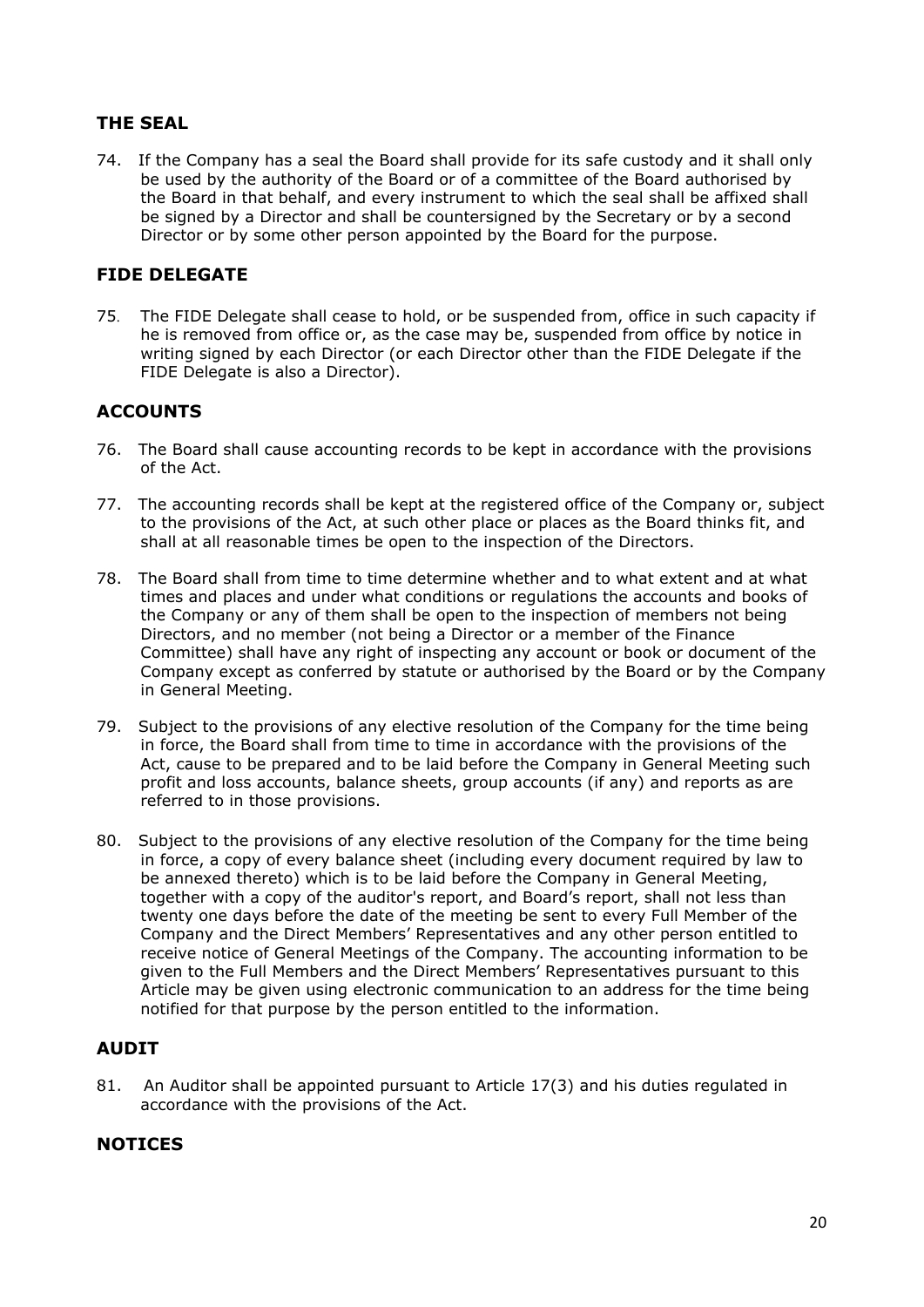- 82. Any notice to be given to or by any person pursuant to these Articles (other than a notice calling a meeting of the Directors) shall be in writing or shall be given using electronic communication to an address for the time being notified for that purpose to the person giving the notice.
- 83. A notice may be given by the Company to any member either personally or by sending it by post to him or to his registered address, or (if he has no registered address within the United Kingdom) to the address, if any, within the United Kingdom supplied by him to the Company for the giving of notice to him or by giving it using electronic communication to an address for the time being notified to the Company by the member. Where a notice is sent by post, service of the notice shall be deemed to be effected by properly addressing, prepaying and posting a letter containing the notice, and to have been effected in the case of a notice of a meeting at the expiration of 48 hours after the letter containing the same is posted, and in any other case at the time at which the letter would be delivered in the ordinary course of post. Where a notice is sent by electronic communication service of the notice shall be deemed to be effected at the expiration of 48 hours after the time it was sent.
- 84. Notice of every General Meeting shall be given in any manner hereinbefore authorised to:-
	- (1) each Full Member or their Representative Member(s) as the case may be and the Direct Members' Representatives; except those members as defined in this Article who (having no registered address within the United Kingdom) have not supplied to the Company an address within the United Kingdom for the giving of notices to them;
	- (2) every person being a trustee in bankruptcy of those members as defined in this Article who but for his bankruptcy would be entitled to receive notice of the General Meeting;
	- (3) the Auditor for the time being of the Company; and  $\frac{1}{2}$

No other person shall be entitled to receive notices of General Meetings.

# **DISSOLUTION**

85. Clause 7 of the Memorandum of Association relating to the winding up and dissolution of the Company shall have effect as if the provisions thereof were repeated in these Articles.

#### **BYE LAWS AND REGULATIONS**

- 86. (1) The Council may from time to time make, add to, alter and repeal such Bye Laws and the Board may from time to time make, add to, alter and repeal such Regulations as they may respectively deem necessary or expedient or convenient for the proper conduct and management of the Company; and for the purposes of prescribing classes of and conditions of Direct Member, and in particular but without prejudice to the generality of the foregoing:
	- (a) the Council may make, add to, alter and repeal:
		- (i) The Direct Members Bye Laws.
		- (ii) The Game Fee Bye Laws.
		- (iii) The Procedural Bye Laws.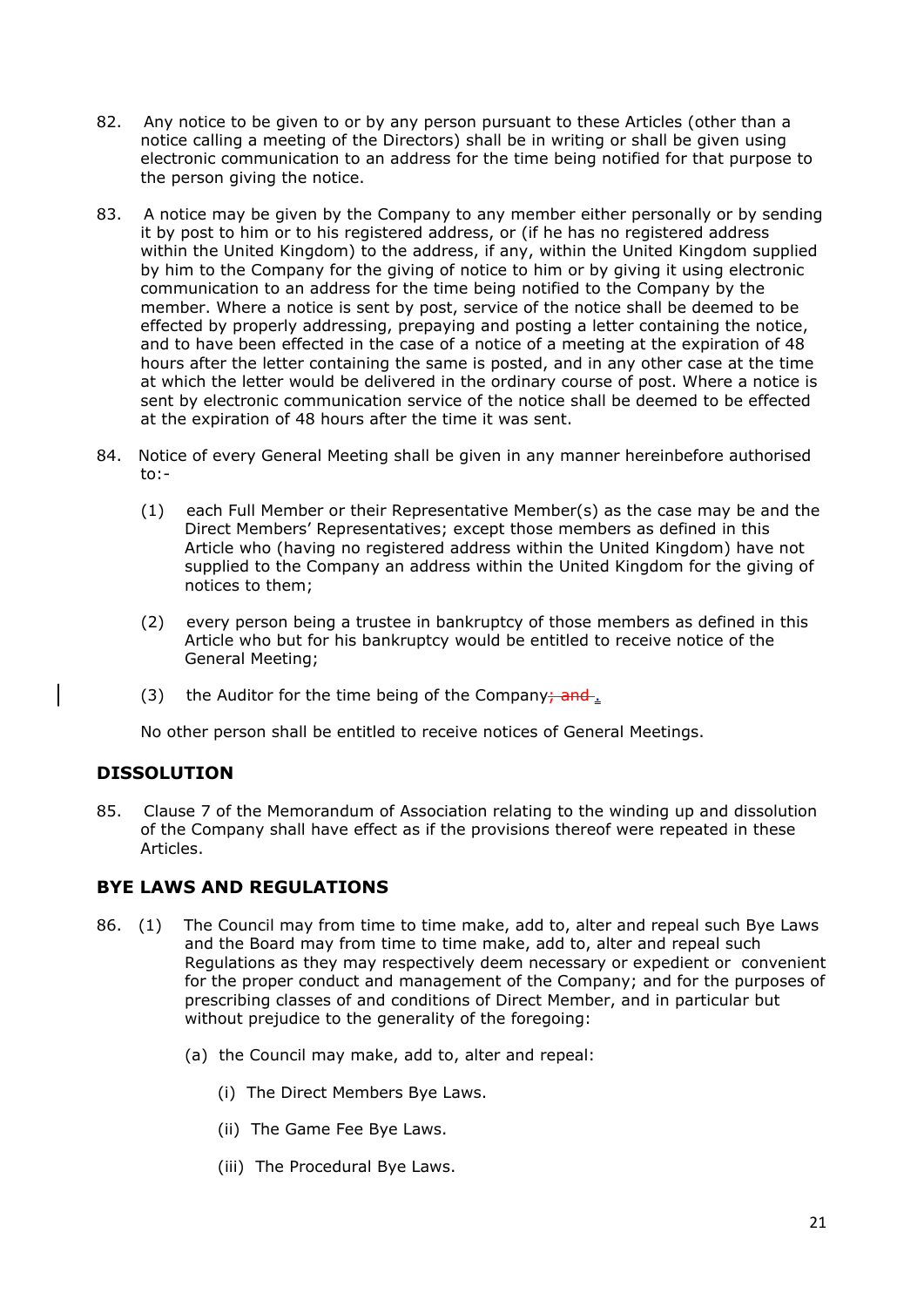- (iv) The Financial Bye Laws.
- (b) the Board may make, add to, alter and repeal :-
	- (i) Regulations relating to the conduct of members of the Company in relation to one another, and to the Company's employees.
	- (ii) Regulations relating to the duties and responsibilities of Directors;

(iii)Regulations relating to all other matters as are commonly the subject matter of company rules.

Provided that the Board shall not override any addition, alteration or repeal previously made by the Council.

(2) The Company in General Meeting shall have power to add to, alter or repeal the Bye Laws and Regulations and the Council shall adopt such means as they deem sufficient to bring to the notice of members of the Company all such Bye Laws and Regulations, which so long as they shall be in force, shall be binding on all members of the Company provided nevertheless, that no Bye Law or Regulation shall be inconsistent with, or shall affect or repeal anything contained in, the Memorandum or Articles of Association of the Company.

### **INDEMNITY**

- 87. (1) Every Director or other officer or Auditor of the Company or the Chairman of the Council shall be indemnified out of the assets of the Company against all losses or liabilities which he may sustain or incur in or about the execution of the duties of his office or otherwise in relation thereto, including any liability incurred by him in defending any proceedings, whether civil or criminal, in which judgment is given in his favour or in which he is acquitted or in connection with any application under Section 1157 of the Act in which relief is granted to him by the Court, and no Director or other officer shall be liable for any loss, damage or misfortune which may happen to or be incurred by the Company in the execution of the duties of his office or in relation thereto, but this Article shall only have effect in so far as its provisions are not avoided by Section 532 of the Act.
	- (2) The Directors shall have power to purchase and maintain for any Director, officer, the Chairman of the Council or auditor of the company insurance against any such liability as is permitted by the Act.

#### **Names and Addresses of Subscribers**

1. Roy Heppinstall 8 Wakelin Way Witham Essex CM8 2TX

2. Gerard Francis Walsh 2 Smiths Dock Park Road Normanby Middlesbrough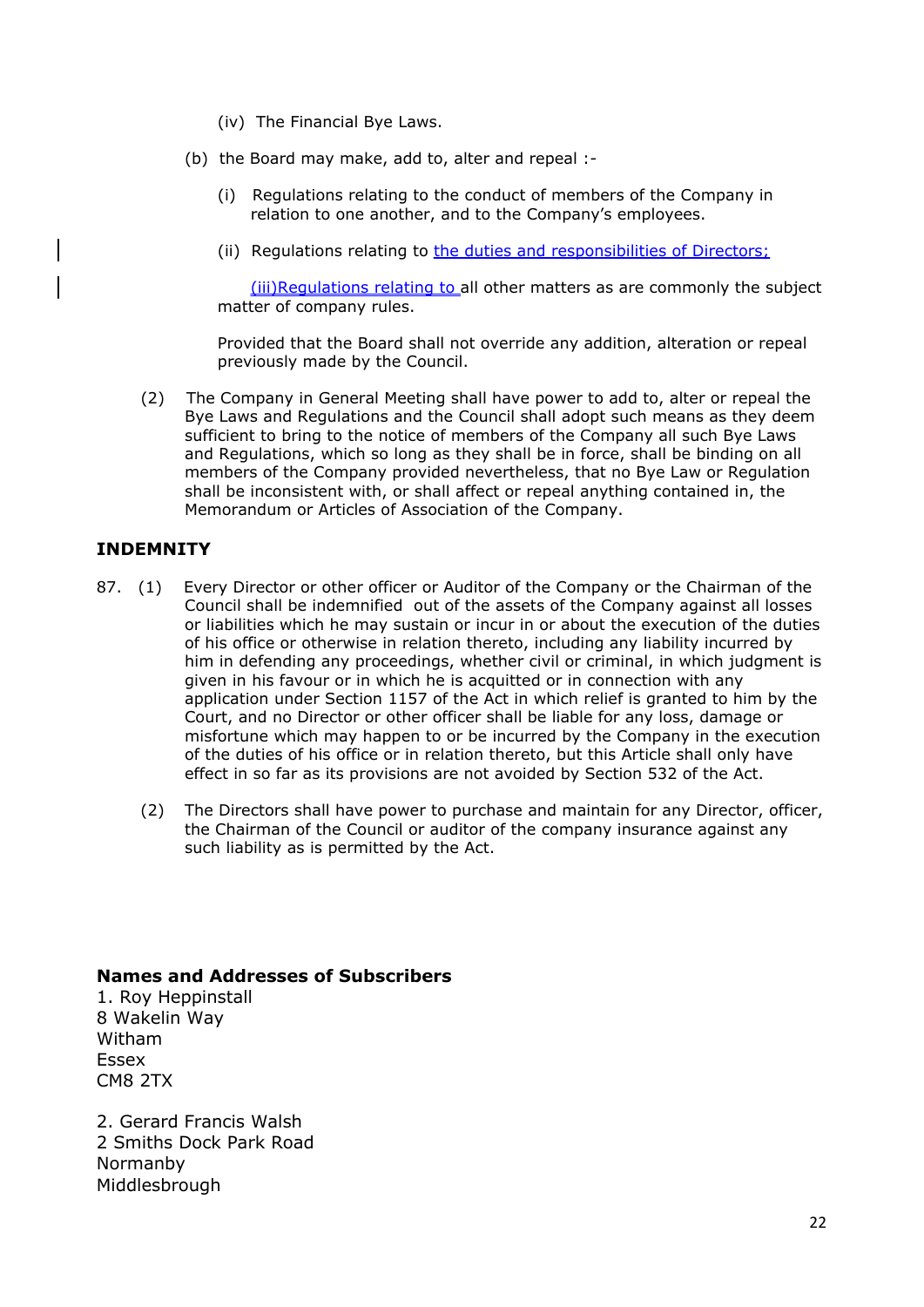# Cleveland TS6 0JN

540379729